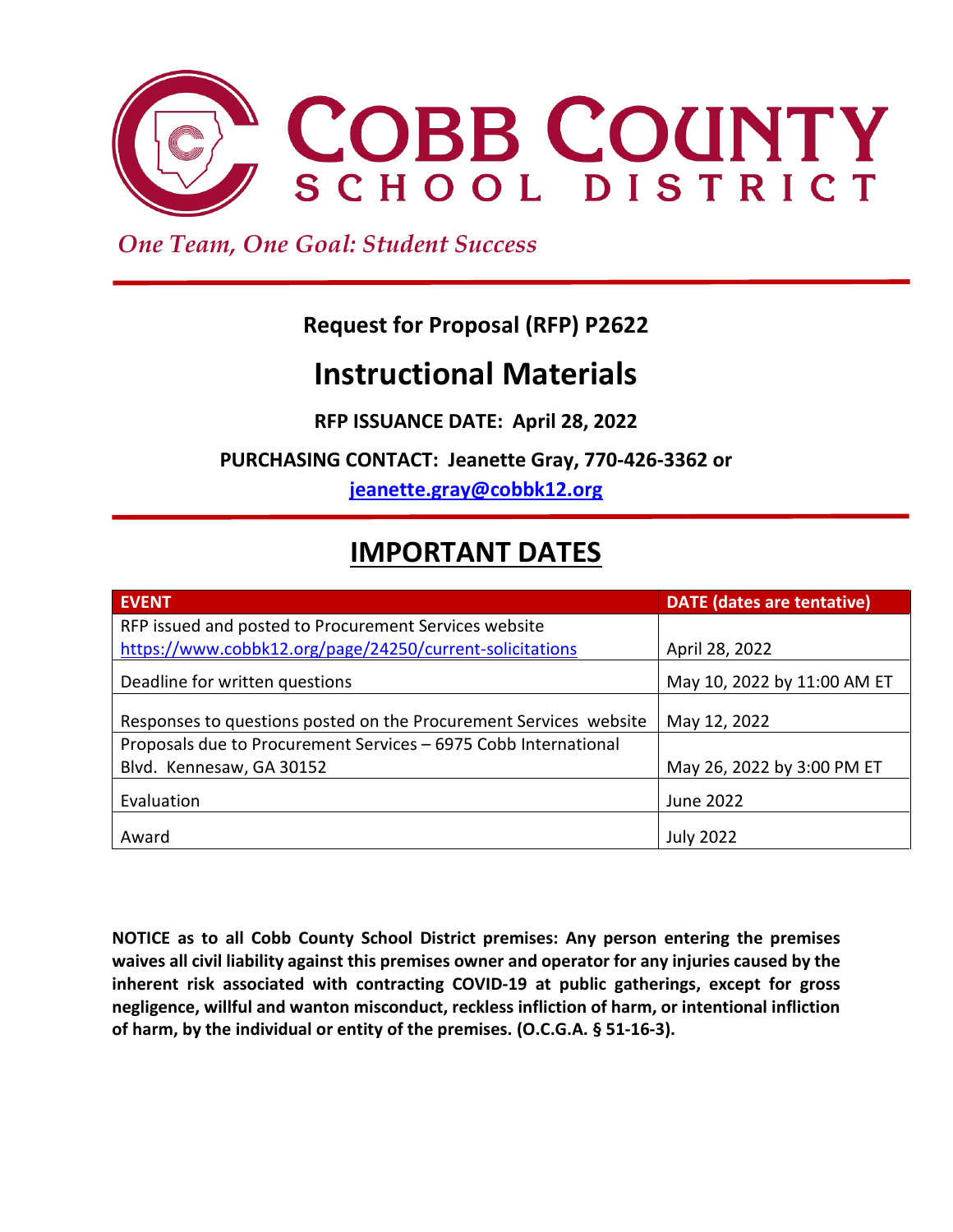

*Procurement Services Department* **www.cobbk12.org** *One Team, One Goal: Student Success*

514 Glover Street Marietta, GA 30060 Telephone: (770) 426-3300

**April 28, 2022**

TO ALL VENDORS:

Cobb County School District (CCSD) invites proposals for furnishing goods and/or services required for **"Request For Proposal (RFP) P2622, Instructional Materials"** as described in this document.

The CCSD Procurement Services Department General Terms and Conditions are hereby acknowledged, understood, and agreed to by the parties and are hereby fully incorporated into the solicitation document and the resulting contract. Refer to the CCSD Procurement Services website for the complete General Terms and Conditions. Go to [www.cobbk12.org.](http://www.cobbk12.org/) From this screen, select **"Menu",** select **"Departments"**, choose **"Procurement Services"** and find the link to **"General Terms and Conditions"** located in the center of the page.

Vendors are instructed to read carefully all terms, conditions, specifications, and requirements in this RFP. Vendors are required to complete and return all forms in their entirety. Questions regarding the proposal should be directed in writing to [jeanette.gray@cobbk12.org.](mailto:jeanette.gray@cobbk12.org) Only questions received prior to **11:00 AM ET on May 10, 2022** shall be considered. Answers will be posted to the CCSD Current Solicitations website by **May 12, 2022**.

All proposals submitted must be in a sealed envelope marked with your company name and **"RFP P2622, Instructional Materials".** Please deliver your proposal to Cobb County School District, Procurement Services Department, Suite D, 6975 Cobb International Blvd., Kennesaw, Georgia 30152. **Attn: Jeanette Gray, 770-426-3362.**

The proposal acceptance period will close on **May 26, 2022 at 3:00 p.m. Eastern Time.** Please allow ample time for delivery. Proposals submitted after the due date/time will not be accepted, however, proposals can be submitted before the due date/time.

CCSD reserves the right to accept or reject any or all proposals and to waive any technicalities or informalities.

Your interest and participation in the CCSD solicitation process is appreciated.

Sincerely,

uraig 1

Barbara Bates, CPPB, NIGP-CPP Director of Procurement Services

**BOARD OF EDUCATION** David Chastain, *Chair* • David Banks, *Vice Chair* Randy Scamihorn • Jaha Howard • Leroy Tre' Hutchins • Charisse Davis • Brad Wheeler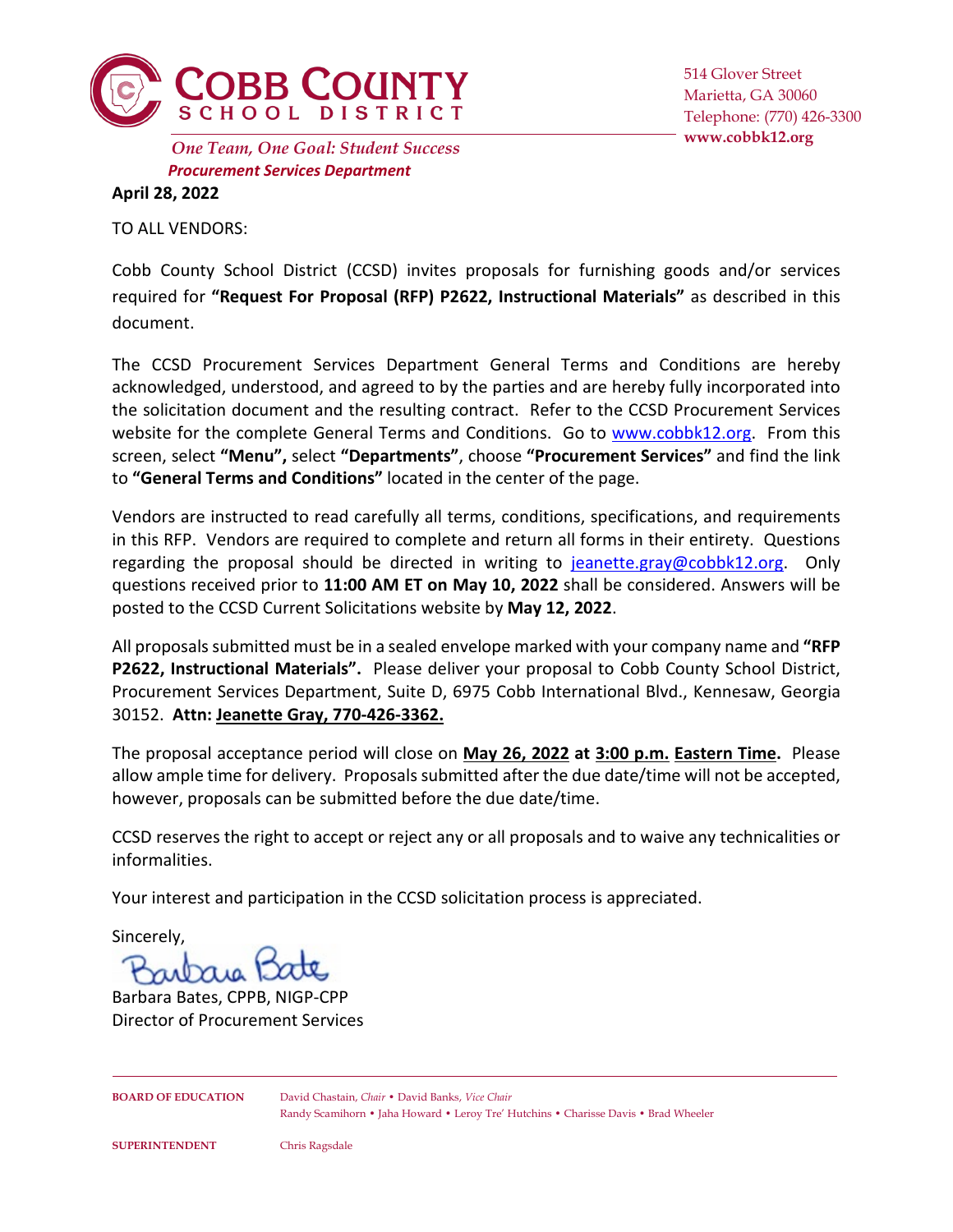## **TABLE OF CONTENTS**

| <b>Section</b>                                            | Page $#(s)$  |
|-----------------------------------------------------------|--------------|
| <b>Submission Requirements</b>                            | $4 - 7$      |
| <b>Special Terms and Conditions</b>                       | $8 - 18$     |
| Conflict of Interest                                      | 19           |
| Georgia Security and Immigration Compliance Act Documents | $20 - 24$    |
| Disclosure of Lobbying Activities                         | $25 - 26$    |
| Acknowledgement and Agreement                             | 27           |
| "No Response" Reply Form                                  | 28           |
| Checklist                                                 | 29           |
| Label                                                     | 30           |
| <b>School List</b>                                        | $31 - 33$    |
| Cost Form                                                 | Attachment A |
| <b>E-Commerce Questionnaire</b>                           | Attachment B |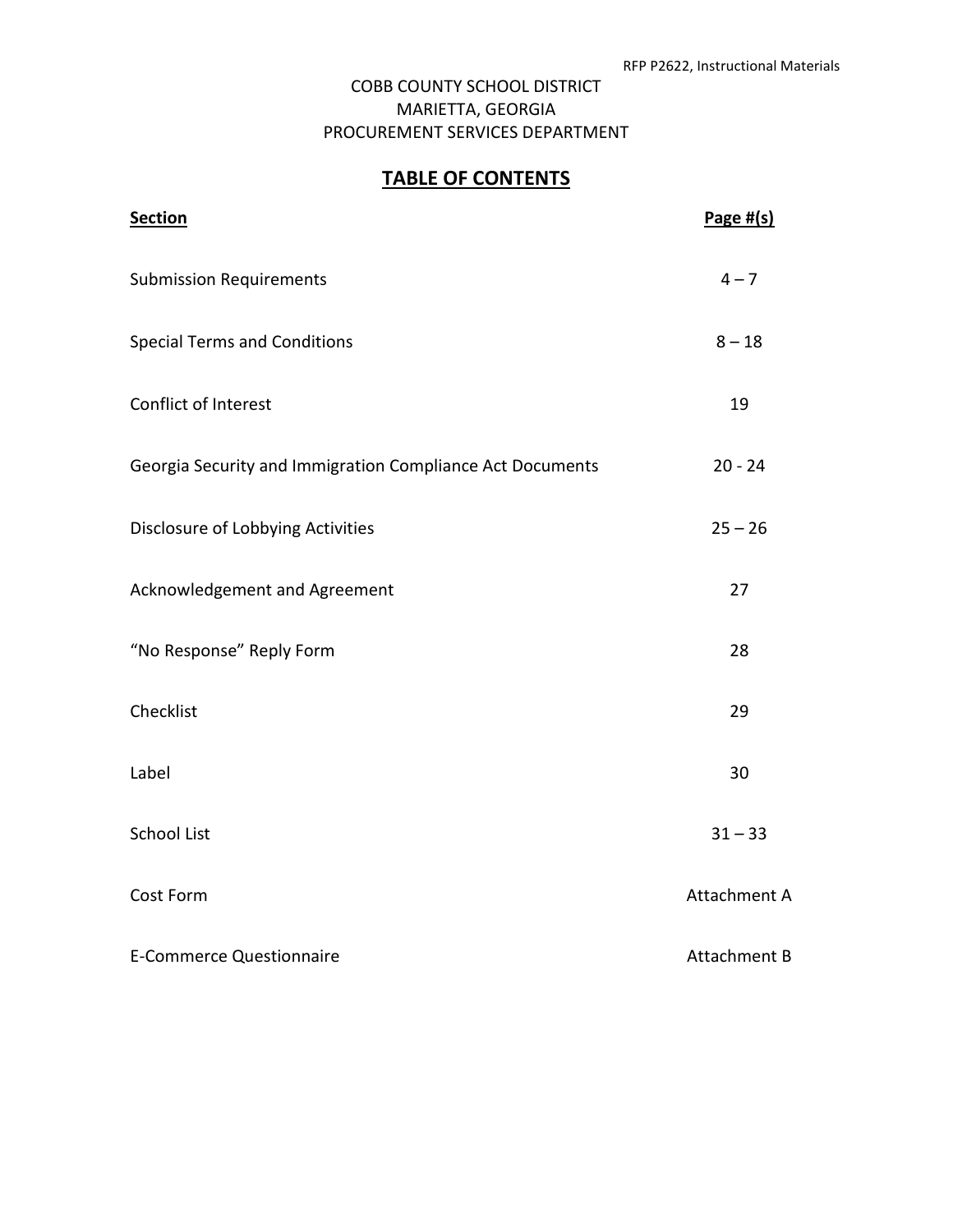#### **1.0 COMMUNICATIONS WITH CCSD STAFF**

- **1.1** All communications concerning this RFP must be submitted in writing by email to the CCSD Procurement Services Department. Email to **[jeanette.gray@cobbk12.org](mailto:jeanette.gray@cobbk12.org)** is the preferred method of communication. Only written questions submitted via email will be accepted. Only written responses distributed by the Procurement Services Department will be binding upon the CCSD. The Procurement Services Department, in its discretion, may call upon user departments for clarification in their area of expertise.
- **1.2** From the issue date of this RFP until completion of the entire solicitation process and announcement of award notification, all vendor communication must be authorized by the Procurement Services Department including but not limited to communications with school system employees and/or contracted agents related to this RFP. Violation of this provision may result in rejection of the vendor's response.
- **1.3** It is the vendor's responsibility to check the CCSD Current Solicitations website for any addenda, responses to vendor questions, or other communications that may be issued or released during the solicitation period. Following receipt of vendor responses to a solicitation, it is the vendor's responsibility to be available via email and phone during the review process in the event clarification or additional information is required. If clarification or additional information is requested, the responsibility rests on the vendor to ensure that CCSD receives requested information before the deadline(s) indicated.

#### **2.0 SUBMISSION OF PROPOSALS**

- **2.1** Responses must be on the forms furnished within this RFP and completed in their entirety. Proposals must be submitted in a sealed envelope marked with your company name and "**RFP P2622, Instructional Materials"** clearly marked on the outside of the envelope. **Additionally, CCSD requests that all responses be submitted in electronic form via USB flash drive. PDF format is acceptable unless otherwise stated.**
- **2.2** Vendors are instructed to read all terms, conditions, and specifications as outlined in the RFP carefully. Responses must be either typed or written in ink. Any correction made within the RFP submission (white-out or strikethrough) must be initialed by an authorized representative of the company submitting the proposal or the proposal may be rejected by CCSD.
- **2.3** All responses submitted become the property of the CCSD and are subject to applicable open records policies and laws.
- **2.4** Responses are to be delivered no later than the date and time **(determined by the date/time stamp of the CCSD Procurement Services Department)** set forth in this RFP.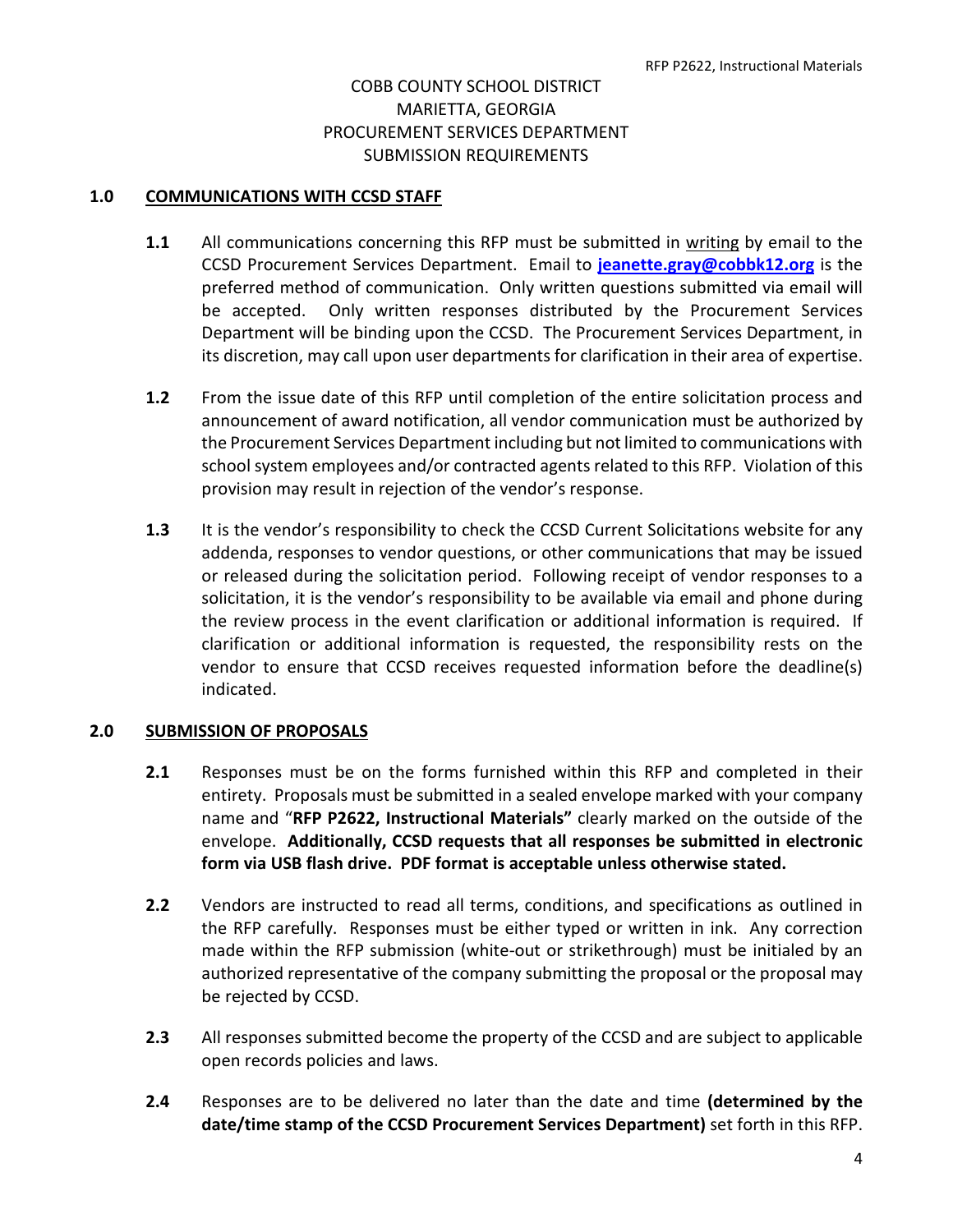Vendors are advised to consider that hand delivery assures timely receipt. Proposals and supporting documentation must be submitted to:

Cobb County School District Procurement Services Department **RFP P2622, Instructional Materials Attn: Jeanette Gray** 6975 Cobb International Boulevard, Suite D Kennesaw, GA 30152 Fax number: (770) 426-3371

Proposals must be submitted in sealed envelopes.

Both the cost and non-cost responses must be submitted by the due date stated in this solicitation.

Any proposal received after the designated time will be deemed late and will not be considered by the CCSD. Proposals may also be emailed to [jeanette.gray@cobbk12.org.](mailto:jeanette.gray@cobbk12.org) **If proposals are emailed, an original hard copy of your response must be received by the Procurement Services Department no later than 3:00 PM Eastern Time the next business day after the proposal due date. The hard copy will serve as the legal document; it must match the email copy.** Use of emailed responses is at the sole risk of the vendor, and CCSD is not responsible for the failure of any computer hardware, software, or other devices. If the hard copy does not match the email copy, CCSD reserves the right to declare the response non-responsive and to take such remedial action as it deems necessary or appropriate. Such remedial action includes, but is not limited to, suspending vendor from participating in future CCSD solicitations.

The Cost Proposal Form (**Attachment A**) must be submitted separately from the rest of your response. One original of the cost section of the proposal must be submitted in a sealed envelope labeled:

**RFP P2622, Instructional Materials** Vendor Name Cost Proposal

One original and **5** copies of the non-cost sections of your proposal response (including supporting documentation) must be submitted in sealed packaging and labeled:

**RFP P2622, Instructional Materials** Vendor Name Non-Cost Proposal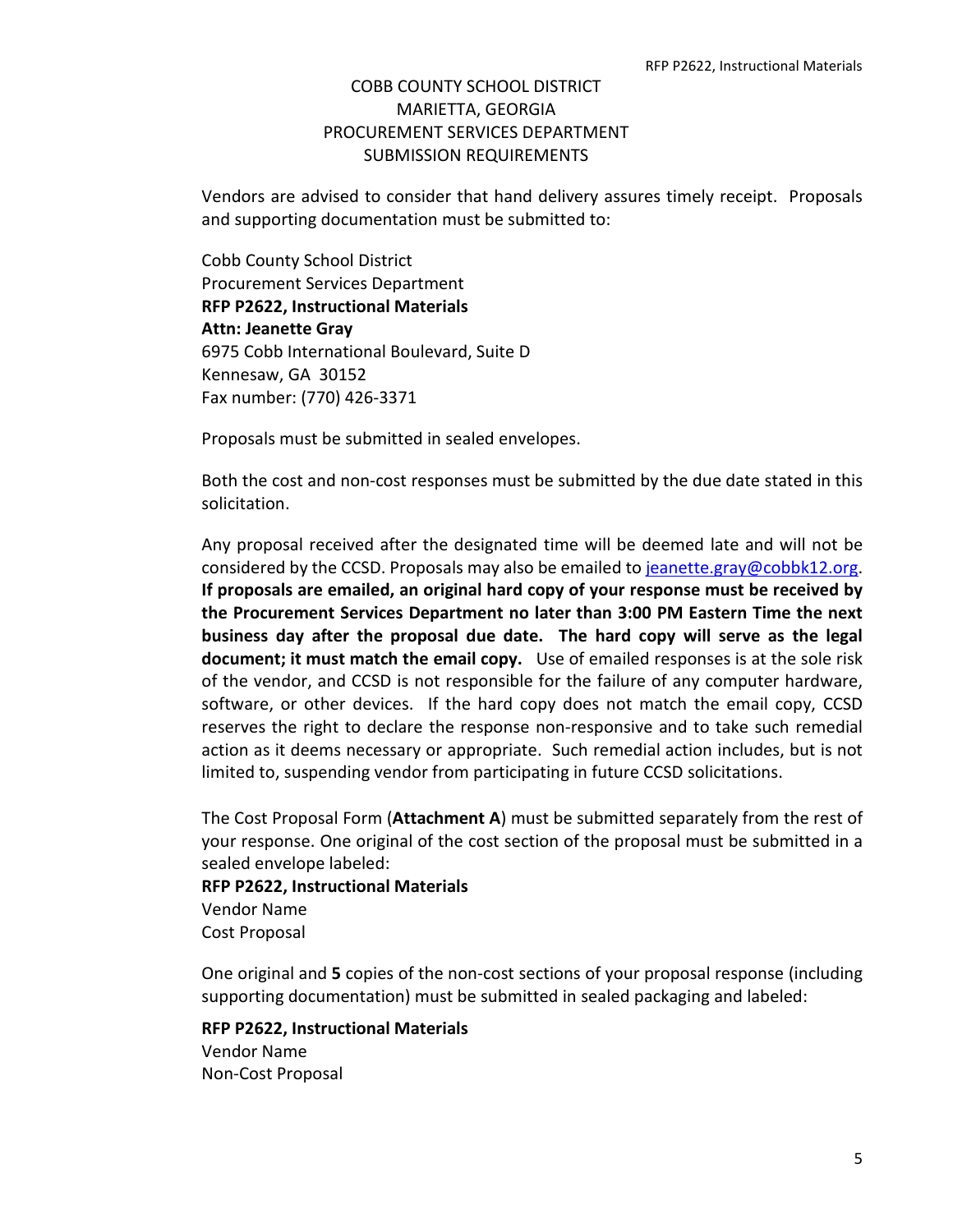- **2.5 In addition to the paper submission, CCSD requests that all responses be submitted in electronic format via USB flash drive. PDF format is acceptable unless otherwise stated. Electronic files should be named and submitted as follows:**
	- **2.5.1** Non Cost Proposal, saved as: Proposal, Company Name
	- **2.5.2** Cost, saved as: Cost, Company Name
	- **2.5.3** Required documents, saved as: Required Documents, Company Name
- **2.6 Non-Cost Proposal Submission Requirements are located in Section 6.0. Each section should be clearly labeled with the corresponding RFP section name and number.**

## **3.0 EVALUATION**

- **3.1 Organization and Completeness of Proposal** Vendor's proposal must provide straightforward, concise proof of the capabilities to satisfy RFP requirements. For ease of review, responses must be organized in the exact same order as the RFP or as stipulated in the RFP. Each section should be clearly labeled with the corresponding RFP section name and number. Any additional documents provided by the vendor must also be clearly labeled with the corresponding RFP section name and number. All requested information must be included and all forms completed in entirety. (All spaces must be completed on all requested documentation.) Any proposals that do not include all required information may be considered non-responsive and disqualified.
- **3.2 Evaluation Procedures Review of Proposals** A committee comprised of representatives from **Special Education, Teaching and Learning, and Procurement Services** will evaluate the proposal responses on the basis of qualifications, relevant experience, responsiveness of proposers, as well as cost. Cost will not be the sole determining factor in the award.

Each proposal will be reviewed for completeness to ensure that all mandatory requirements are addressed satisfactorily. The committee may request additional clarification/information from the responding vendor(s).

The committee will evaluate the quality and completeness of each response as it addresses each requirement of the RFP. All non-cost related areas of the response are evaluated during this phase. A list of areas being reviewed for this specific RFP, along with the associated point values is included in the Evaluation Criteria below. The committee may in its sole discretion and in the course of the evaluation request presentation(s)/demonstration(s) with one or more selected vendors. Responses must satisfactorily meet non-cost requirements before cost is evaluated.

**3.3** A determination of competitive range may be made during the evaluation process. Vendors not in the competitive range of being selected for award shall be eliminated from further discussion.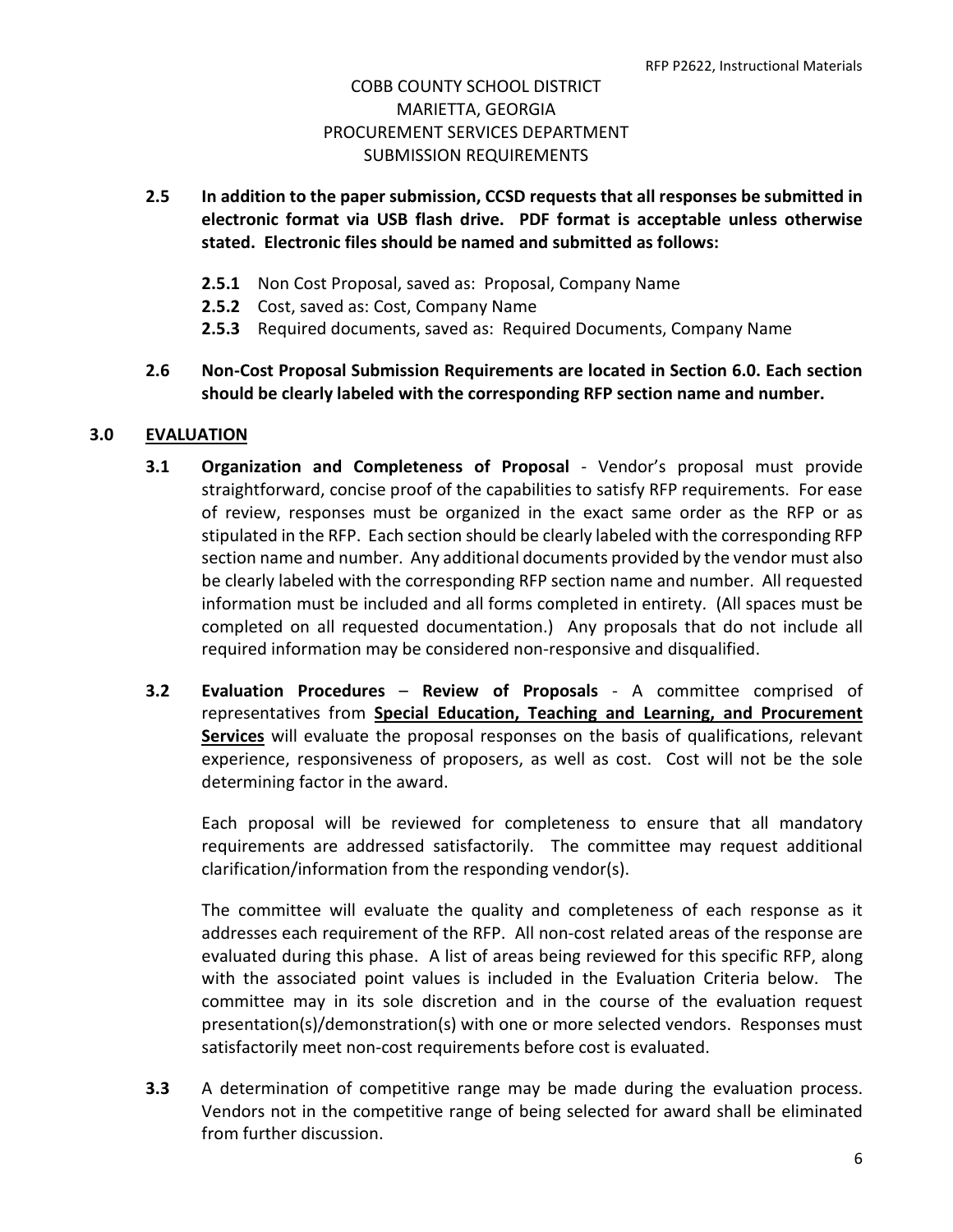- **3.4** During the evaluation phase, discussions may be conducted with vendors who submit proposals determined to be reasonably likely to be selected for award. These discussions are for the purpose of negotiations, clarification, and to assure full understanding of and responsiveness to the solicitation requirements. Vendors will be accorded fair and equal treatment with respect to an opportunity for discussion and revision of proposals. Procurement Services may permit revisions, after submission and prior to award, for the purpose of obtaining best and final offers. In all events, CCSD reserves the right to re-solicit the item(s)/services(s) involved.
- **3.5 Evaluation Criteria** The selection of a vendor to provide instructional materials will be based on the review of several key elements in the proposals submitted. They include, but are not limited to the following criteria:

| #  | <b>Description</b>                                 | <b>Points Possible</b> |
|----|----------------------------------------------------|------------------------|
|    | Vendor Qualifications and Experience (Section 6.1) | 30                     |
| 2. | Vendor Methodology/Operations (Section 6.2)        | 30                     |
|    | <b>Non-Cost Subtotal</b>                           | 60                     |
| 3. | Cost (Attachment A)                                | 40                     |
|    | ΤΟΤΑL                                              | 100                    |

Cost Evaluation Formula: (Lowest Price/R-where "R" represents the cost of proposal currently being ranked) x Points = Score.

The non-cost portion of proposals (total of items  $1 - 2$ ) can receive a maximum of 60 out of 100 points possible. Only non-cost proposals that receive 42 points (70% of total non-cost score) or more will have the accompanying cost evaluated.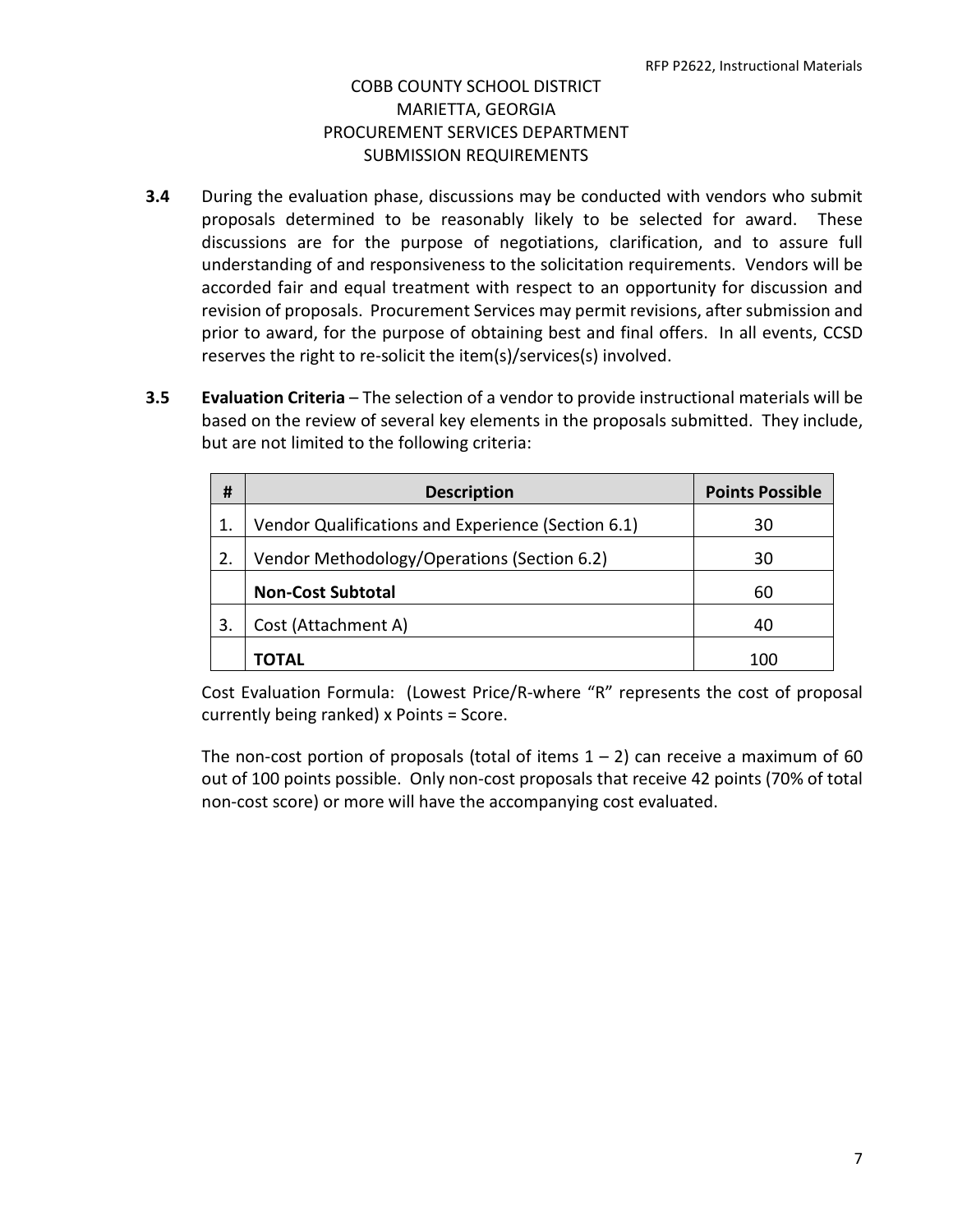**The Special Terms and Conditions are customized specifically to this solicitation. Taking exception to these terms and conditions or submitting conflicting language may be cause for rejection of vendor's response.**

Should these Special Terms and Conditions be in conflict with the General Terms and Conditions, the Special Terms and Conditions will control.

## **1.0 PURPOSE**

The purpose of this RFP is to offer CCSD schools and departments with a list of qualified and approved vendors from which they can purchase K-12 instructional materials on an as-needed basis with a discount off list price.

## **2.0 GENERAL REQUIREMENTS**

- **2.1** If your company has "sole source" status for the or products you provide, CCSD still invites a response from your company to this RFP.
- **2.2** If a parent company is submitting a response for more than one subsidiary company, a separate proposal should be submitted for each company name.
- **2.3** Discounts off list price should be valid for the contract period.
- **2.4** The vendor acknowledges and agrees that any business license and registration shall remain current for the duration of any resulting contract and such documents are a material term to any resulting contract. The vendor shall maintain all licenses, bonds, permits, give all required notices, pay all license fees and taxes, etc. related to work.
- **2.5 The purchase of software licensing, and/or online subscription-based content is NOT part of this RFP.**
- **2.6** Awarded vendors must provide usage reports to the Procurement Services Department within 5 business days of request.
- **2.7** When purchases are made using a credit card, the awarded vendor acknowledges and agrees that to the extent that credit card data is collected, processed, stored, or transmitted, vendor shall adhere to the Payment Card Industry Data Security Standards (PCI-DSS). Such compliance shall include, without limitation, compliance with PCI-DSS security controls, certification, and notification requirements. **Vendors must provide proof of compliance with PCI standards with response.**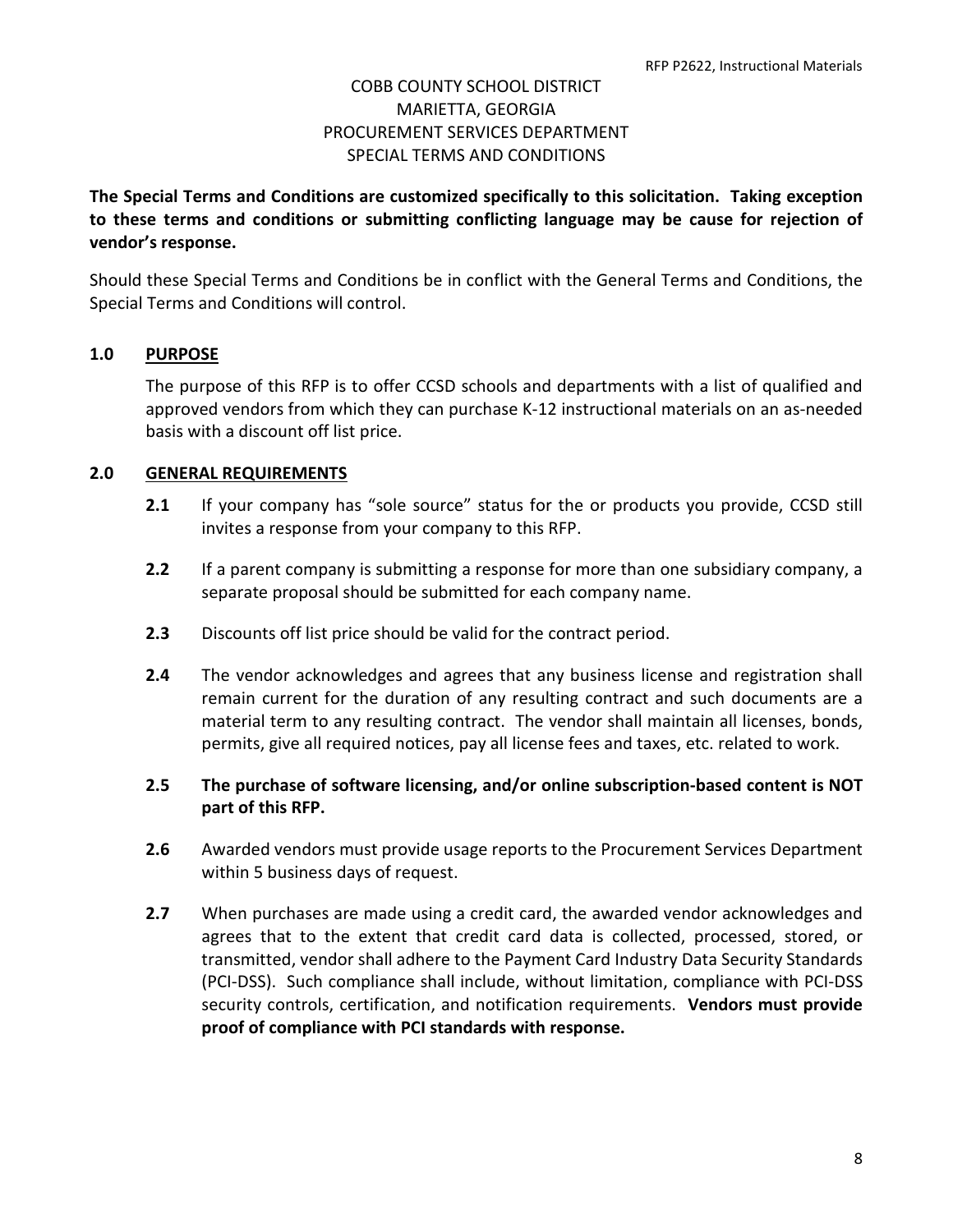#### **3.0 SCOPE OF WORK**

- **3.1** Materials, supplies, accessories, and equipment may be purchased from the following categories:
	- **3.1.1 General Curriculum and Instructional Materials:** this includes materials that facilitate and support the planning and delivery of quality standard-based instruction and/or extend content knowledge or expertise for students. Examples include, but are not limited to:
		- Reading materials
		- Content oriented materials
		- Program kits, resource materials, and refill kits
		- **Manipulatives**
		- Graphic organizers
		- Specialized programming materials
		- Models
	- **3.1.2 Intervention Materials:** this includes materials with the primary purpose of accelerating, remediating, or refocusing instruction to meet the individual needs of the students. Examples include, but are not limited to:
		- Manipulatives
		- Re-teach and reinforcement materials
		- Intervention kits
		- Individualized instructional materials
	- **3.1.3 Assessment Materials:** this includes materials with the primary purpose of assessing student growth, mastery of concepts, skills, and college readiness. Examples include, but are not limited to:
		- Test scoring materials
		- Testing techniques and practice materials
		- Test item banks
		- Student/teacher feedback (e.g., surveys)
		- Test preparation materials for State, National, and International assessments including, but not limited to, the following:
			- **o** Advanced Placement (AP)
			- **o** International Baccalaureate (IB)
			- **o** Preliminary Scholastic Aptitude Test (PSAT)
			- **o** American College Test (ACT)
			- **o** Scholastic Aptitude Test (SAT)
			- **o** IOWA Assessment
			- **o** Georgia Milestone End of Course Assessments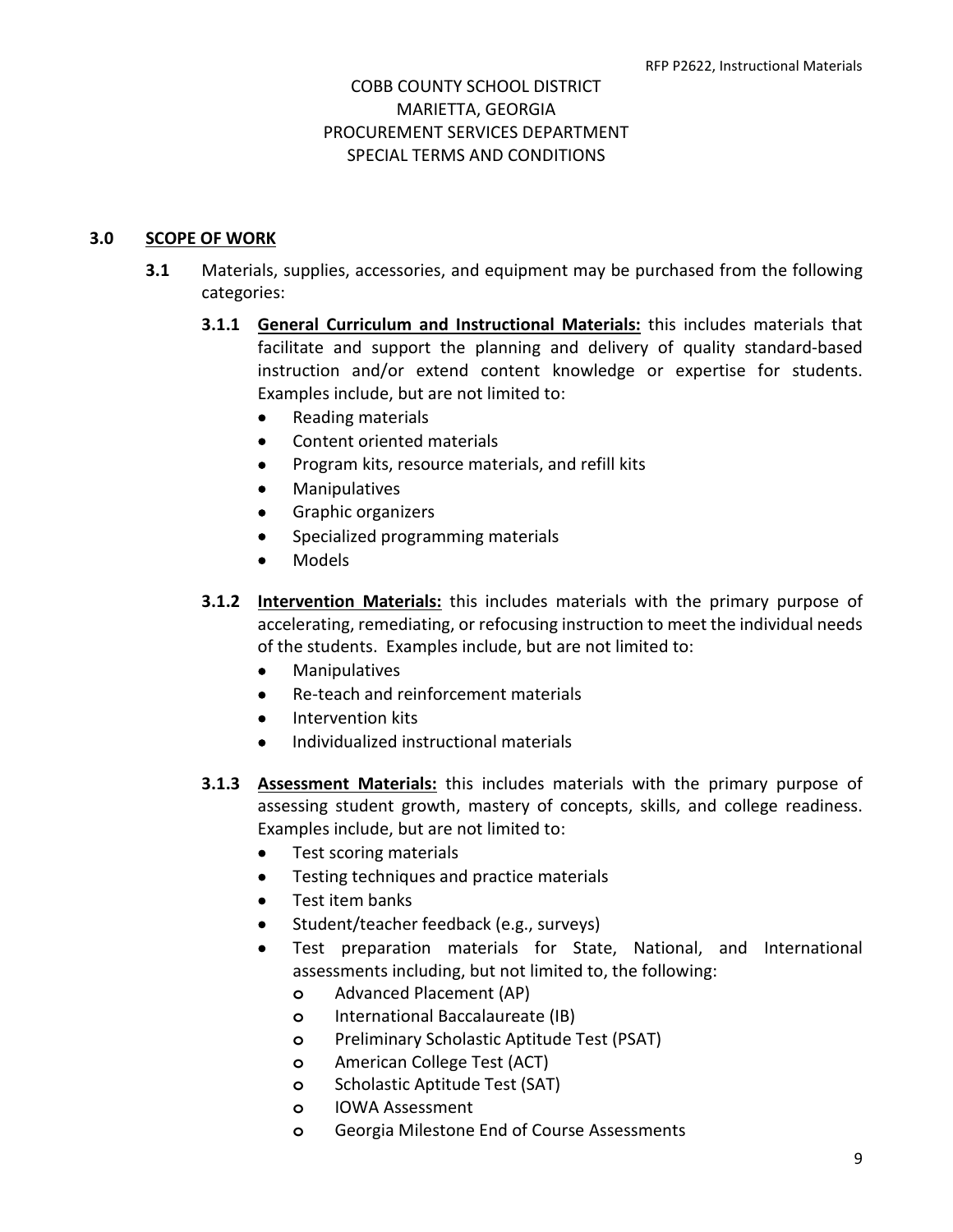- **o** Georgia Milestone End of Grade Assessments for Middle School
- **o** Georgia Milestone End of Grade Assessments for High School
- **3.1.4 Special Population Materials:** this includes materials and equipment with the primary purpose of supporting activities specific to instruction and compliance requirements under state and federal laws and expanding, maintaining, or innovating inclusive education to meet individual student needs (e.g., special education, gifted, AP, IB, and Early Intervention Prevention (EIP). Examples include, but are not limited to:
	- Specialized programming materials and equipment
	- Instructional support materials
	- Intervention materials/devices
	- Acceleration materials
	- Enrichment materials

#### **3.1.5 Vocational Materials (Career, Technology, and Agriculture Education – CTAE):**

this includes materials and equipment with the primary purpose of expanding, maintaining, or innovating instruction to meet the individual needs of students in vocational coursework including the following fields: 3DE Junior Achievement; Advanced Accounting; Allied Health & Medicine; Architectural Drawing & Design; Audio Video Technology & Film; Biotechnology Research; Business Accounting; Business & Technology; Business Management & Finance; Career Development; Clinical Lab; Communications; Computer Science; Construction (Fine Furniture/Carpentry/Electrical); Cosmetology; Culinary Arts; Cyber Security/Networking; Early Childhood Care & Education; Electronics; Emergency Medical Responder; Energy and Power; Engineering & Technology; Engineering Drafting & Design; Entrepreneurship; Environmental Agriculture; Family & Consumer Science; Financial Literacy; Financial Services; Food & Nutrition; Game Design; General Automotive Technology; Graphic Communications & Design; Healthcare Science; Human Resources Management; HVAC; Information Support & Services; JROTC (Airforce/Army/Navy); Law Enforcement Services; Patient Care (Certified Nursing Assistant); Plant & Landscape Systems; Programming; Project Lead the Way; Public Health; Marketing & Management; Science, Technology, Engineering & Mathematics (STEM); Sports & Entertainment Marketing; Sports Medicine; Surgical Technology; Teaching as Profession; Tax Center; Web & Digital Design; Welding; and Work-Based Learning. Examples include, but are not limited to:

- Specialized programming materials and equipment
- Instructional support materials
- Enrichment materials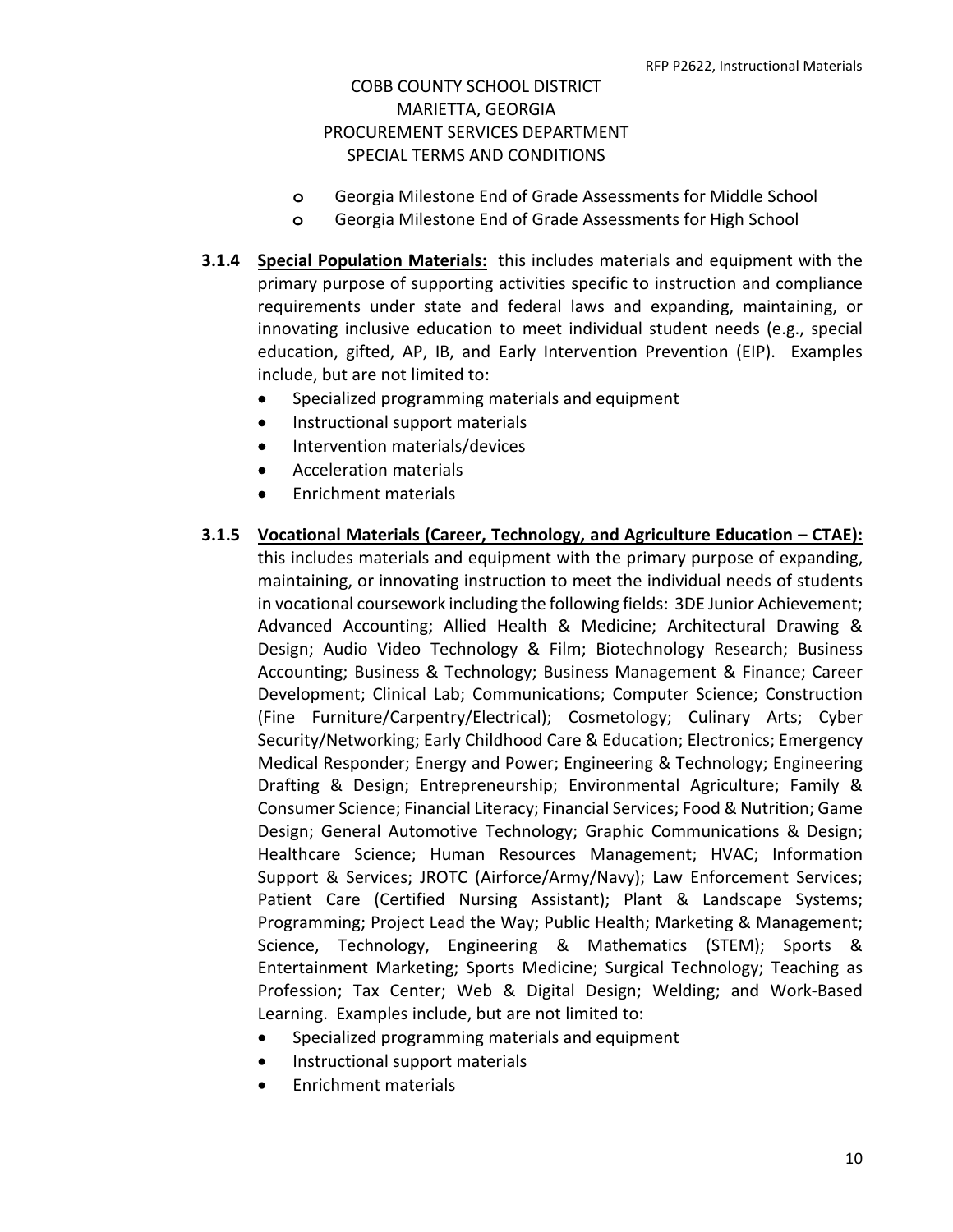#### **3.1.6 Books:** Examples include, but are not limited to:

- Paperback books
- eBooks
- Audiobooks
- Hardbound and spiral-bound books
- Reference books
- Trade and non-trade books
- Professional books
- Workbooks and study guides
- Instructional/educational books
- Leveled readers
- Braille, large print, and audiobooks

#### **3.1.7 Periodicals:** Examples include, but are not limited to:

- Printed Subscriptions
- Online subscriptions
- Magazines
- Journals
- Newspapers
- **3.1.8 Supplies, Accessories, and Equipment:** To be used in schools/departments and are not listed on a current CCSD contract. Examples include, but are not limited to:
	- Theatre curtains
	- Classroom décor
	- Wall stickers
	- Posters
	- Flags
	- Storage containers
	- Coloring books

#### **4.0 PRICING (ATTACHMENT A – COST PROPOSAL FORM)**

- **4.1** Vendors must indicate a primary discount (even if the discount is 0% or list price) but may offer multiple discounts by category.
- **4.2** All items that are not discounted and/or excluded from the discount must be listed on the Cost Proposal Form. All exclusions or minimal ship items must be listed on the Cost Proposal Form.
- **4.3** Shipping/freight/delivery charges MUST include inside delivery.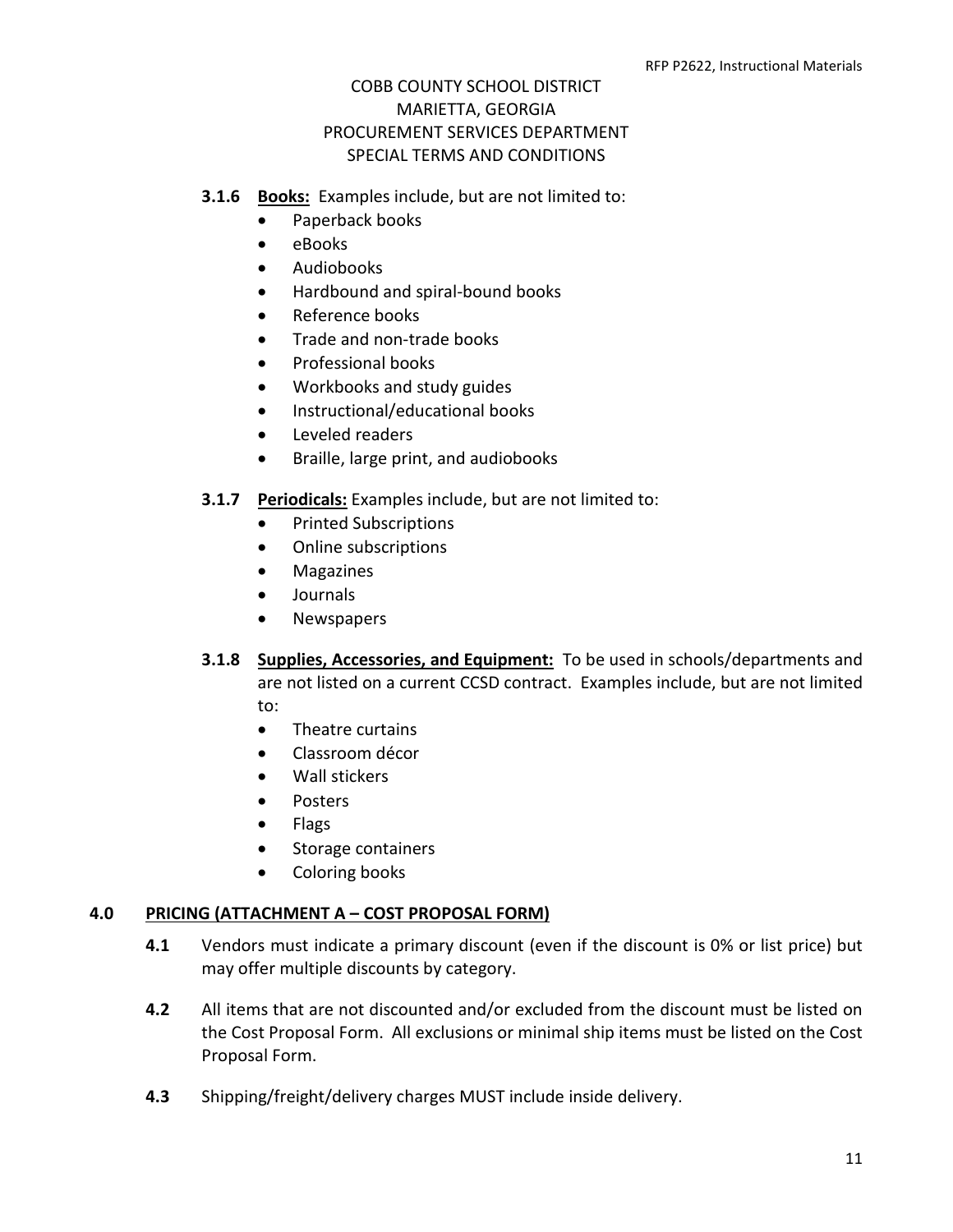#### **5.0 ORDERING AND DELIVERY**

- **5.1** Deliveries should be made Monday-Friday between the hours of 9:00 AM ET and 3:00 PM ET.
- **5.2** Deliveries are to be made inside the facility at designated location. Please note that many facilities do not have loading docks and will require a delivery vehicle with liftgate.
- **5.3** Shipments will be delivered to various schools and departments throughout the District. A school/other facilities list is provided at the end of this solicitation document (pgs 31- 33).
- **5.4** When installation, setup, or unpacking of materials are designated on the purchase order, vendor must remove all packaging or shipping materials. Disposal of all debris and packing material is required as mandated by federal, state, and county regulations/laws. Vendor(s) will not be allowed to use CCSD or General Contractors dumpsters for disposal purposes.
- **5.5** In the event vendor and/or manufacturer cannot meet the delivery requirements, it will be the vendor's responsibility to notify the purchaser about the delay as soon as possible. The vendor shall provide an expected delivery date, reason for the delay, and an alternate product if one is available.
- **5.6** The District reserves the right to determine "equals", or whether an alternate is of equal quality. All District decisions are final.
- **5.7** All invoices and packing slips from vendor(s) must include the CCSD purchase order number (if applicable) and discounted price of items and/or services as stated in the awarded vendor's RFP response.
- **5.8** CCSD prefers to place orders via a vendor-hosted online shopping platform and pay with a CCSD procurement card. Vendor-hosted online shopping platform provides CCSD with specific categories of products and CCSD discount pricing. CCSD would be able to customize the catalog with specific categories or products and the vendor will set up and maintain the catalog. **NOTE: Vendors will not be penalized for not having a vendor-hosted online shopping platform as described above.**
- **5.9 Vendors must complete the attached E-Commerce Questionnaire (Attachment B).**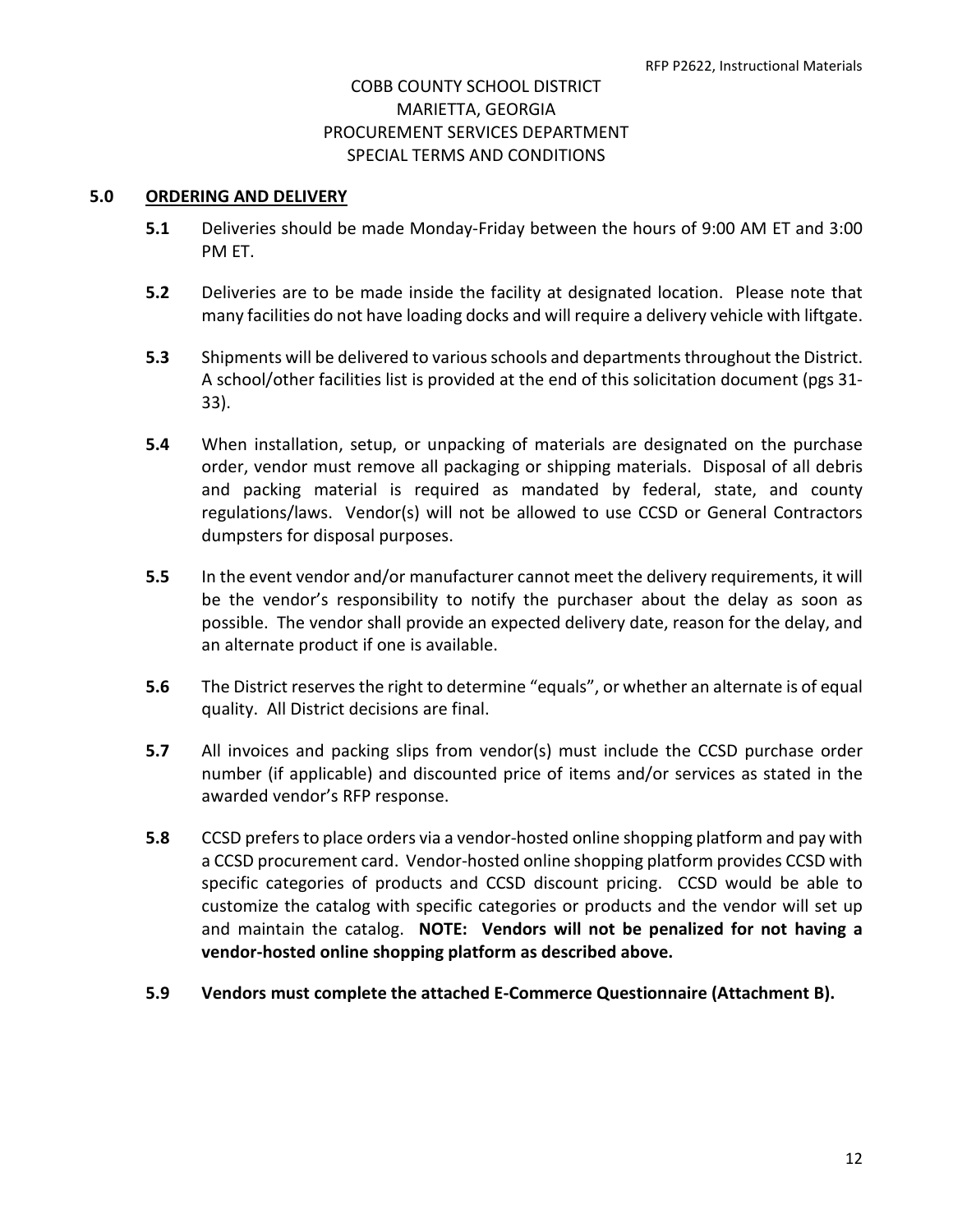#### **6.0 NON-COST PROPOSAL SUBMISSION REQUIREMENTS**

Each section should be clearly labeled with the corresponding RFP section name and number.

#### **6.1 Vendor Qualifications and Experience**

- **6.1.1** Provide a brief history of the company including the number of years in the business of providing instructional materials.
- **6.1.2** Provide a brief general narrative description of the goods you are offering in your proposal. Reference the category item number(s) listed in section 3.1.
- **6.1.3** Provide a description of three (3) most similar size contracts, preferably K-12 educational or other governmental agencies, or related engagements that the company is currently engaged in or has completed within the past two years. Include the number of years, number of placements, and number of schools.

#### **6.2 Vendor Methodology/Operations**

- **6.2.1** Describe ordering procedures. Include whether orders can be placed online, by telephone, or by email.
- **6.2.2** Describe company policies and procedures regarding missing items, incorrect items, backorders, returns, exchanges, cancelations, delivery timelines, minimum delivery quantities, payment terms, credits, special orders, and damaged items.
- **6.2.3** Describe your reporting capabilities and provide sample reports that will be available to CCSD.

#### **7.0 COST**

- **7.1** Unless specifically consented to in writing by CCSD, prices must remain firm for a period of one year from the award date, or for any renewal period, under the same terms and conditions as the RFP. The CCSD reserves the option to renew any contract award at its sole discretion.
- **7.2** Quantities/amounts shown in the RFP are estimates. Vendors are advised that the actual number purchased/required may vary from those in the RFP, depending upon the needs of the CCSD and the availability of funds.
- **7.3** Responses that contain minimum order amounts will not be accepted unless called for in the solicitation document.
- **7.4** Pricing must be submitted on the Cost Proposal Form(s) as requested without conditions unless called for in the solicitation document.
- **7.5** For Goods: Proposals must include any and all delivery and/or installation charges. Delivery and/or installation requirements will be as specified in the solicitation document.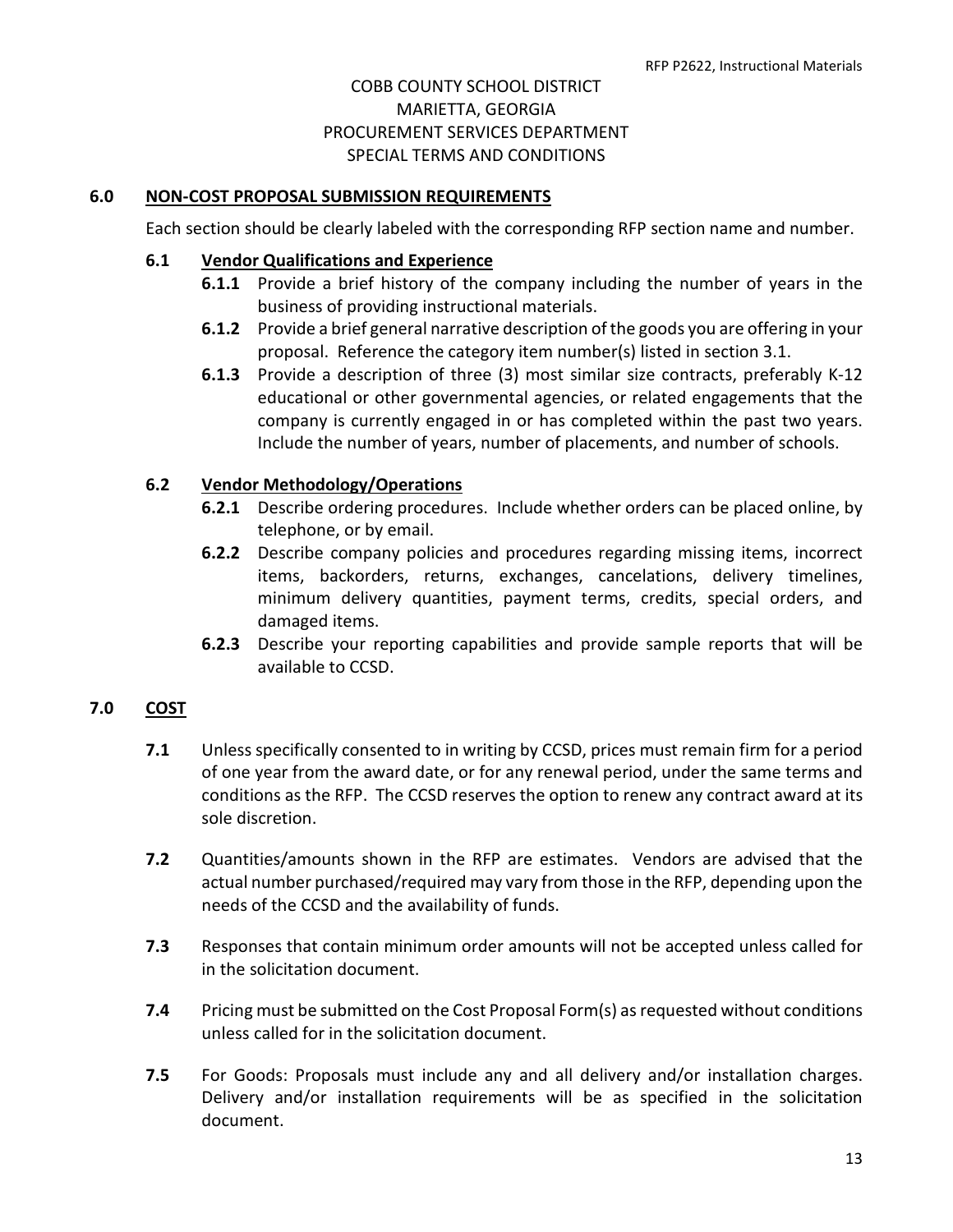- **7.6** Prompt payment discounts will be considered for the purposes of evaluation and award.
- **7.7** The CCSD does not pay late payment fees, interest, or attorneys' fee.
- **7.8 Vendors should have ability to accept procurement (credit) cards and purchase orders. Pricing must reflect this and remain firm with no additional charges for using either method.** The successful vendor(s) will be responsible for providing usage reports and procurement card activity reports quarterly or upon request by CCSD.

#### **7.9 FEE STRUCTURE FOR ADDITIONAL ITEMS**

Within this document, CCSD has attempted to anticipate and identify all items that may be needed under this contract throughout the length of the award period. In the event CCSD has failed to include an item(s), responding vendors are asked to provide a fee structure for additional, related items that may be purchased during the award period. Vendors are to identify the pricing source and the associated fee structure in the space provided on the attached Cost Proposal Form. Some example responses are: X% discount below MSRP; X% discount below published catalog pricing. Upon request, awarded vendor must be able to provide documentation verifying appropriate discounts are granted throughout the contract. CCSD reserves the right to conduct periodic random audits of fair market value, etc. to ensure price granted is reasonable and accurate.

#### **8.0 INSURANCE REQUIREMENTS**

- **8.1** Commercial General Liability with limits of at least \$1 million . Coverage must include products and completed operations with reporting of claims on occurrence basis.
- **8.2** Commercial Auto Liability with limits of at least \$1 million
- **8.3** Umbrella Coverage in excess of GL and Auto of at least \$2 million
- **8.4** Statutory Workers' Compensation
- **8.5** Employer's Liability of at least \$100,000
- **8.6** Vendor's insurance carrier must have financial size category of at least V

Cobb County School District must be named as an additional insured on all applicable policies. The insurance carriers should be licensed to do business in the state of Georgia. The carriers must have an AM Best rating of A- or higher.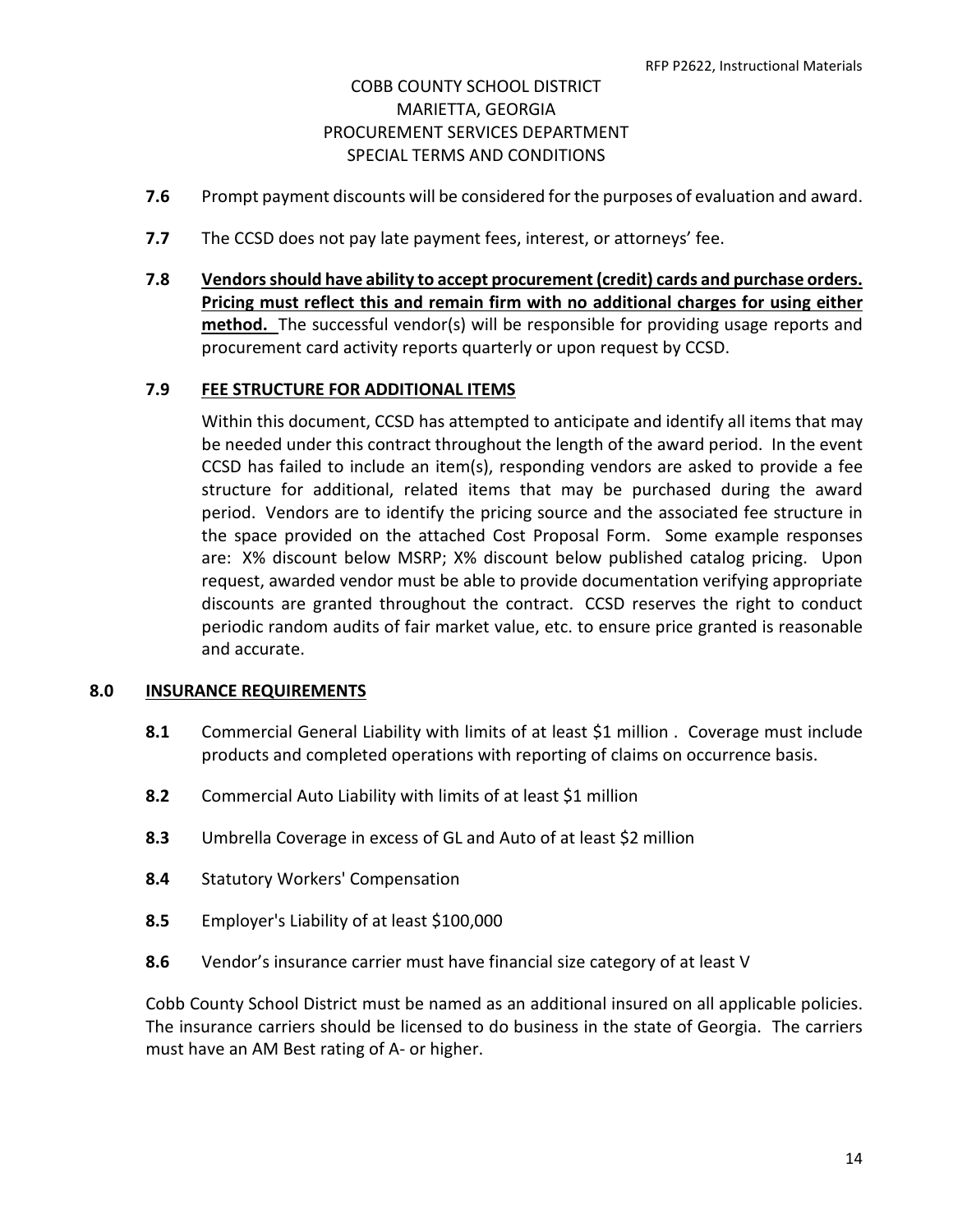#### **Please Note:**

- Signing of Acknowledgement and Agreement signifies that vendor complies with insurance requirements as specified.
- Proof of Insurance is not required with submission of proposal but must be available upon request (including during the evaluation process) CCSD will require proof of insurance before issuance of Award Letter/Contract.
- Vendor may choose to include proof of insurance with submission of proposal in order to expedite the evaluation process and issuance of award to the successful vendor.
- Alternate coverage may be evaluated and accepted prior to award.
- After notification of pending award, a vendor not including proof of insurance with their proposal will be given not more than five (5) business days (including day of notification) to provide proof or the proposal will be deemed non-responsive.

#### **9.0 ESCALATION/DE-ESCALATION CLAUSE**

All prices offered shall be firm against any increase for one (1) year from the effective date of the contract. CCSD may entertain a request for escalation during the contract period if the current market conditions and prices at the time of the request have changed significantly. Documentation may be requested by CCSD that provides detailed information about the change in market conditions and prices. CCSD reserves the right to accept or reject the request for a price increase and, if appropriate, to utilize other resources in evaluating escalation requests. If the price change is approved, the price will remain firm for **365** days from the date of the increase unless otherwise stated in the renewal award letter. This clause also enables CCSD to seek de-escalation based on the same cited index, terms, and other resources.

#### **10.0 AWARD**

- **10.1** The CCSD reserves the right to accept or reject any part of a submitted proposal, to accept the entire proposal from one vendor, to accept portions of the proposal from several vendors, or to reject all proposals submitted or waive any minor irregularity. The CCSD reserves the right to award the proposal under the most beneficial economic terms for the CCSD.
- **10.2** Award will be made to the responsive and responsible vendor based on price, availability, lead time, past vendor experience, references, and compliance with the RFP specifications and requirements as outlined in the evaluation criteria included in this solicitation.
- **10.3** The award for this contract will be made to multiple vendors. All purchases and services under this contract are on an as-needed basis. No quantities or vendor purchases are guaranteed.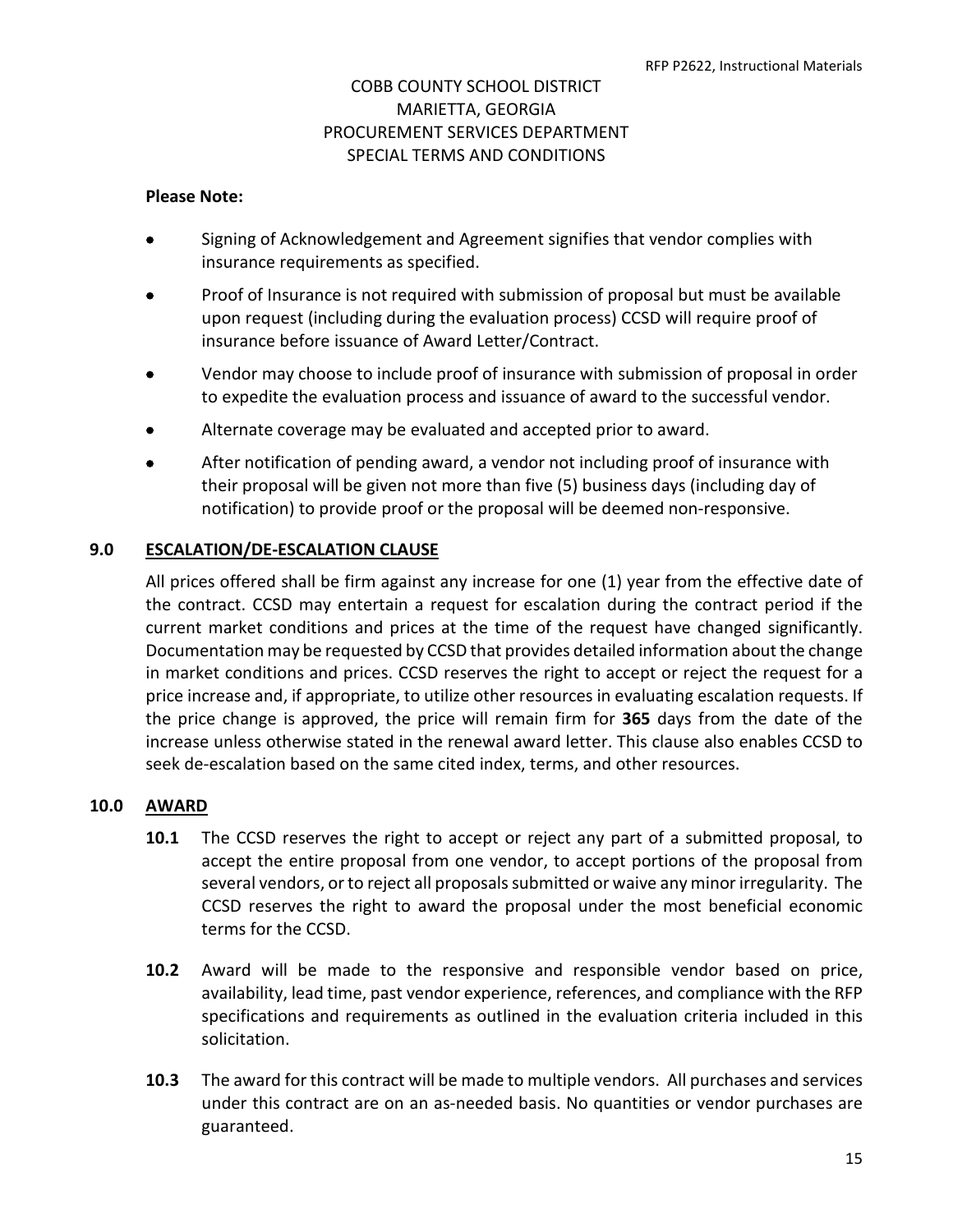## **11.0 VENDOR QUESTIONNAIRE**

|    | <b>Company Name:</b>                                                                                                                                                                                                                                                                                                                                                                                                                                                                                                                                                        |
|----|-----------------------------------------------------------------------------------------------------------------------------------------------------------------------------------------------------------------------------------------------------------------------------------------------------------------------------------------------------------------------------------------------------------------------------------------------------------------------------------------------------------------------------------------------------------------------------|
| 1. | Have you done business with other school systems? Yes<br>$\Box$<br>No<br>$\perp$                                                                                                                                                                                                                                                                                                                                                                                                                                                                                            |
|    | If yes, name system and volume of business _____                                                                                                                                                                                                                                                                                                                                                                                                                                                                                                                            |
|    |                                                                                                                                                                                                                                                                                                                                                                                                                                                                                                                                                                             |
| 2. | Is the vendor willing to extend all pricing, terms and conditions quoted to any Cobb<br>County governmental entity under the Intergovernmental Cooperative Purchasing<br>Program? This includes the Cobb County Government, the Cities of Acworth, Austell,<br>Kennesaw, Marietta, Powder Springs, Smyrna, the Devereux Foundation School, and<br>Cobb County Charter Schools. (While these schools are not a part of Cobb County School<br>District, they do provide services to students and receive pass-through funds from the<br>State when appropriate.)<br>Yes<br>No |
| 3. | Can CCSD employees purchase from this proposal at the same price? Yes $\Box$<br>No $\square$                                                                                                                                                                                                                                                                                                                                                                                                                                                                                |
| 4. | Are any goods, excluding instructional materials or beverages for immediate<br>consumption, purchased under this solicitation made in the State of Georgia?                                                                                                                                                                                                                                                                                                                                                                                                                 |
|    | Yes<br>No<br><b>NA</b>                                                                                                                                                                                                                                                                                                                                                                                                                                                                                                                                                      |
|    | If yes, please identify by product name and provide written verification as required by<br>School District.                                                                                                                                                                                                                                                                                                                                                                                                                                                                 |
| 5. | Provide complete contact information for a point of contact DURING EVALUATION<br>period. This person must be available to answer any questions pertaining to your<br>response that may arise prior to award. If no information is provided below, the<br>information on the Acknowledgement and Agreement form will be used.                                                                                                                                                                                                                                                |
|    | Company Name:                                                                                                                                                                                                                                                                                                                                                                                                                                                                                                                                                               |
|    | <b>Contact Name:</b>                                                                                                                                                                                                                                                                                                                                                                                                                                                                                                                                                        |
|    | Phone Number:<br>Fax Number:                                                                                                                                                                                                                                                                                                                                                                                                                                                                                                                                                |
|    | Email Address:                                                                                                                                                                                                                                                                                                                                                                                                                                                                                                                                                              |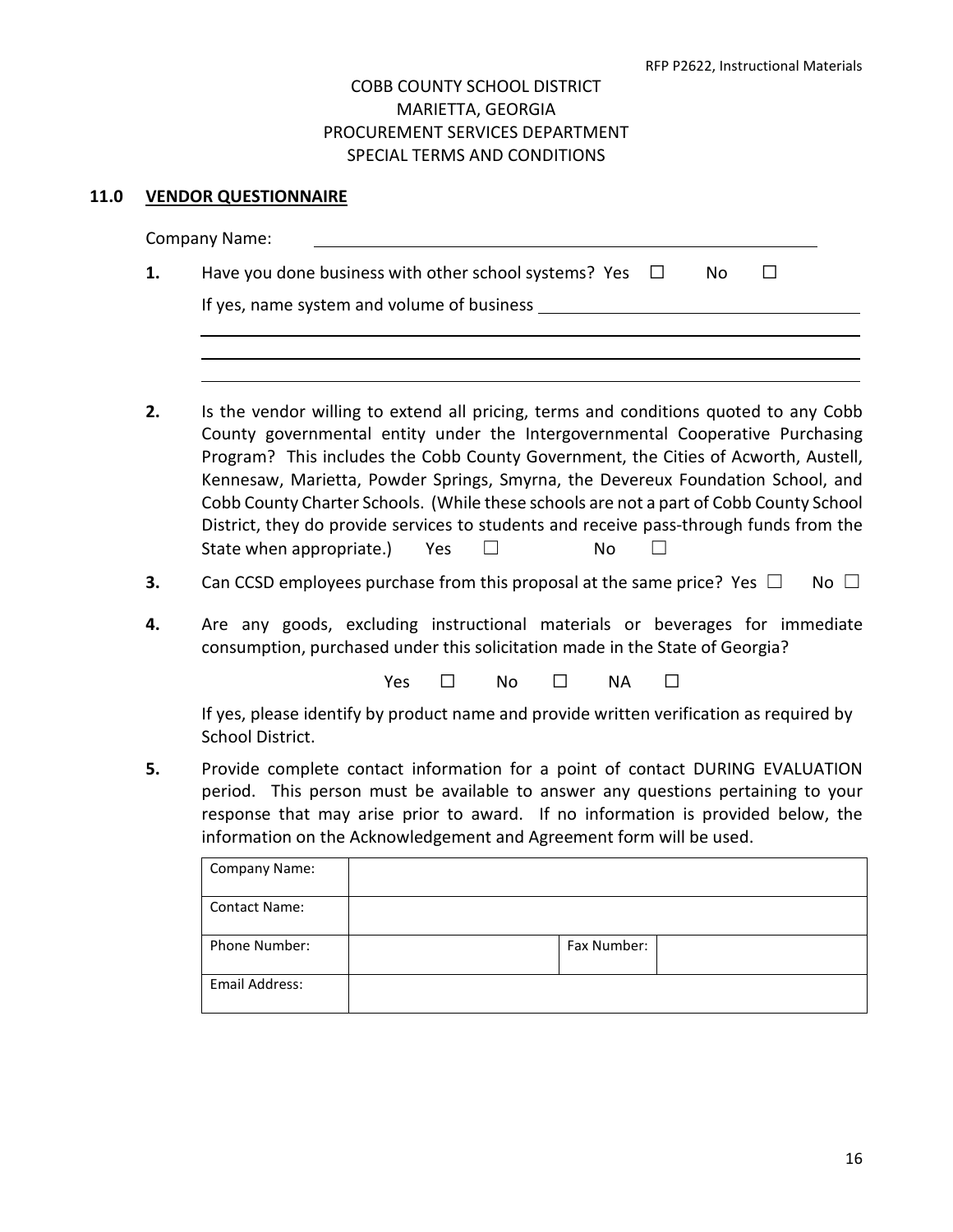**6.** Provide complete contact information for each of the following. If no information is provided below, the information on the Acknowledgement and Agreement Form will be used. **NOTE: An IRS W-9 form should be submitted with response.**

| This person will be responsible for answering CCSD questions related to<br><b>Service Representative</b><br>products, billing issues, etc. during term of contract. |  |  |                                |  |                  |      |                          |
|---------------------------------------------------------------------------------------------------------------------------------------------------------------------|--|--|--------------------------------|--|------------------|------|--------------------------|
| Company Name:                                                                                                                                                       |  |  |                                |  |                  |      |                          |
| Address:                                                                                                                                                            |  |  |                                |  |                  |      |                          |
| City:                                                                                                                                                               |  |  | State:                         |  |                  | Zip: |                          |
| <b>Contact Name:</b>                                                                                                                                                |  |  |                                |  |                  |      |                          |
| Telephone:                                                                                                                                                          |  |  |                                |  | Fax:             |      |                          |
| Contact Email:                                                                                                                                                      |  |  |                                |  |                  |      |                          |
|                                                                                                                                                                     |  |  | <b>Purchase Order Address</b>  |  |                  |      |                          |
| Address:                                                                                                                                                            |  |  |                                |  |                  |      |                          |
| City:                                                                                                                                                               |  |  | State:                         |  |                  | Zip: |                          |
| <b>Contact Name:</b>                                                                                                                                                |  |  |                                |  |                  |      |                          |
| Telephone:                                                                                                                                                          |  |  |                                |  | Fax:             |      |                          |
| <b>Contact Email:</b>                                                                                                                                               |  |  |                                |  |                  |      |                          |
| Indicate whether purchase orders are to be sent via<br>fax or email.                                                                                                |  |  |                                |  | $\Box$ Fax<br>or |      | $\Box$ Email (preferred) |
| PO Fax:                                                                                                                                                             |  |  | PO Email Address:              |  |                  |      |                          |
|                                                                                                                                                                     |  |  | <b>Payment (Remit) Address</b> |  |                  |      |                          |
| Address:                                                                                                                                                            |  |  |                                |  |                  |      |                          |
| City:                                                                                                                                                               |  |  | State:                         |  |                  | Zip: |                          |
| <b>Contact Name:</b>                                                                                                                                                |  |  |                                |  |                  |      |                          |
| Telephone:                                                                                                                                                          |  |  |                                |  | Fax:             |      |                          |
| <b>Contact Email:</b>                                                                                                                                               |  |  |                                |  |                  |      |                          |
| Checks should be made payable to:                                                                                                                                   |  |  |                                |  |                  |      |                          |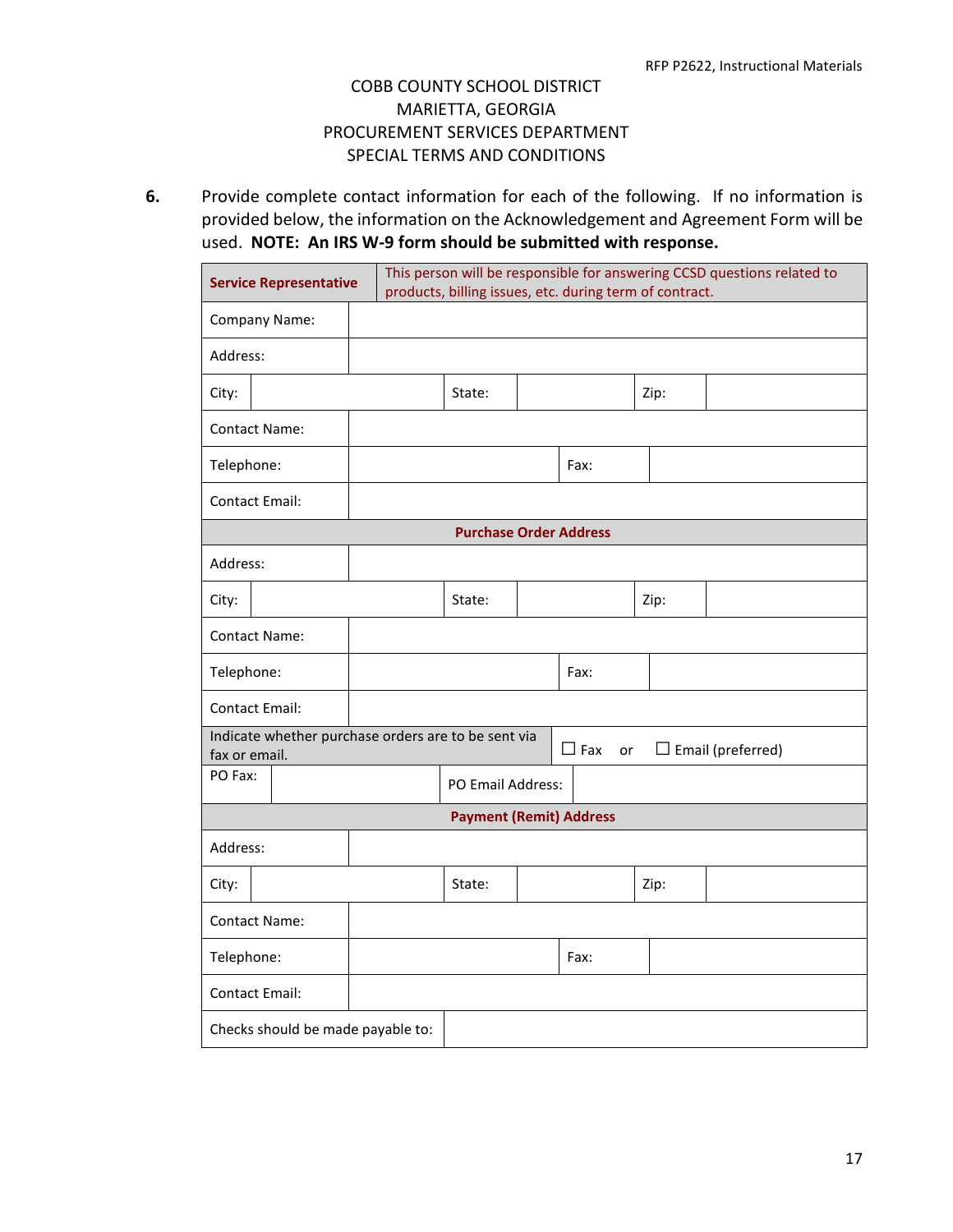#### 12.0 REFERENCES (Provide your company references):

*Insert Your Company Name* 

ALL responding vendors must provide references for your company below. It is the vendor's responsibility to provide complete and accurate reference information on the form below; completing ALL fields. Failure to do so can result in CCSD being unable to verify vendor's past work, which may affect CCSD's determination that the vendor is responsive and responsible. Preference may be given to references of similar size and scope. Do not list CCSD as a reference. CCSD reserves the right to consider past experience with vendor.

| Company/Entity:                                                               |                       |
|-------------------------------------------------------------------------------|-----------------------|
| Address:                                                                      |                       |
| Telephone:                                                                    | Fax:                  |
| Contact:                                                                      | <b>Contact Email:</b> |
| Provide a brief description<br>of services/goods provided<br>including dates. |                       |
| Company/Entity:                                                               |                       |
| Address:                                                                      |                       |
| Telephone:                                                                    | Fax:                  |
| Contact:                                                                      | <b>Contact Email:</b> |
| Provide a brief description<br>of services/goods provided<br>including dates. |                       |
| Company/Entity:                                                               |                       |
| Address:                                                                      |                       |
| Telephone:                                                                    | Fax:                  |
| Contact:                                                                      | Contact Email:        |
| Provide a brief description<br>of services/goods provided<br>including dates. |                       |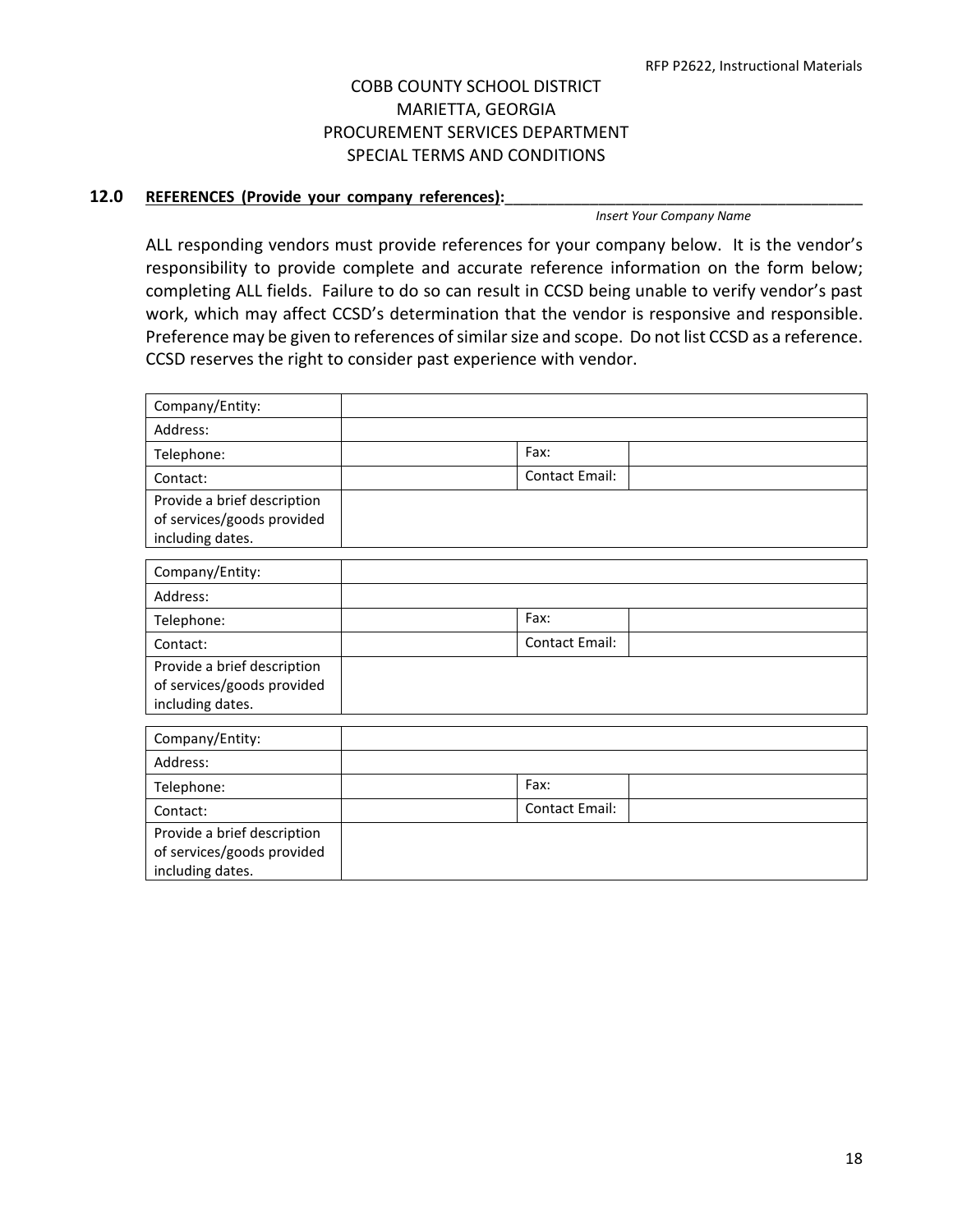## COBB COUNTY SCHOOL DISTRICT MARIETTA, GEORGIA PROCUREMENT SERVICES DEPARTMENT CONFLICT OF INTEREST

## ALL PROSPECTIVE VENDORS PLEASE READ CAREFULLY

Please refer to Board Policy BHA, Conflict of Interest, located on the Cobb County School District website at [www.cobbk12.org](http://www.cobbk12.org/) select **Menu**, then select **About,** then select **Board,** then select **Policies and Rules,** then select **Section B** and choose **BHA.**

Any conflict with Board policy and/or administrative rules must be disclosed at the time of proposal submission.

#### BOARD MEMBERS:

David Chastain, Chairman David Banks, Vice Chairman Charisse Davis Dr. Jaha Howard Leroy Tre' Hutchins Randy Scamihorn

Brad Wheeler

#### EXECUTIVE CABINET MEMBERS:

Chris Ragsdale, Superintendent Dr. Kevin Daniel John Floresta Sherri Hill Brad Johnson Jennifer Lawson Marc Smith Keeli Bowen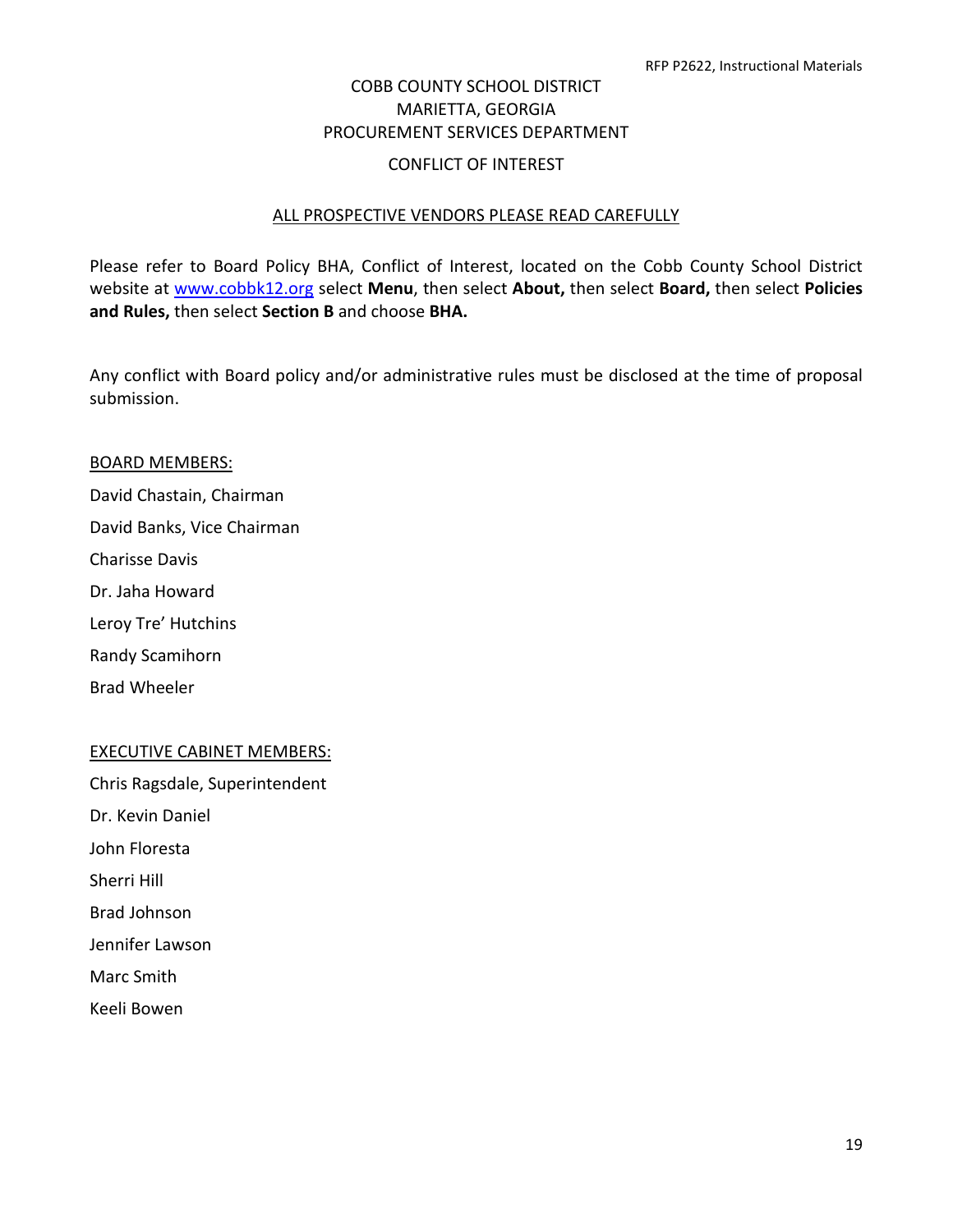## COBB COUNTY SCHOOL DISTRICT MARIETTA, GEORGIA PROCUREMENT SERVICES DEPARTMENT GEORGIA SECURITY & IMMIGRATION COMPLIANCE ACT DOCUMENTS **Determine how to comply with the GA Security & Immigration Compliance Act**

This section of the Agreement is related to the Georgia Security and Immigration Compliance Act, O.C.G.A. § 13-10-90 *et seq*. The chart below may assist the Contractor in determining which affidavit(s) must be provided as a provision of entering into this Agreement. If in doubt as to whether a document should be completed and submitted, it is recommended that the Contractor submit the

Information.

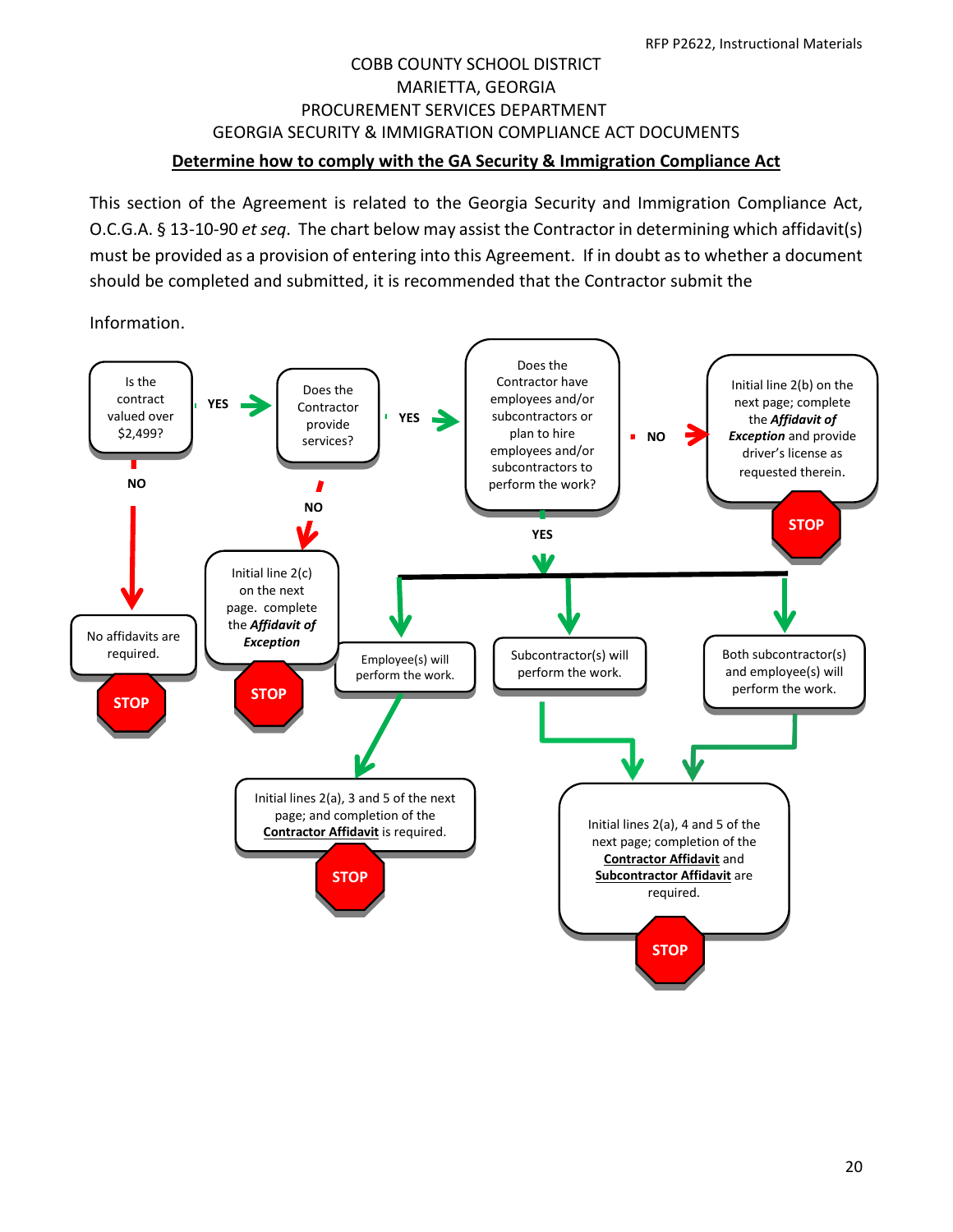## COBB COUNTY SCHOOL DISTRICT MARIETTA, GEORGIA PROCUREMENT SERVICES DEPARTMENT GEORGIA SECURITY & IMMIGRATION COMPLIANCE ACT DOCUMENTS **GEORGIA SECURITY AND IMMIGRATION COMPLIANCE ACT OF 2006, AS AMENDED BY THE ILLEGAL IMMIGRATION REFORM ACT OF 2011, OCGA 13-10-90, ET SEQ.**

## **TO ALL PROSPECTIVE CONTRACTORS:**

**If you are providing services to the Cobb County School District, this completed document, as well as the applicable Georgia Security and Immigration Compliance forms and affidavits referenced herein must be completed, signed, notarized, and submitted with your bid, proposal, or contract.**

- 1) The Cobb County School District shall comply with the Georgia Security and Immigration Compliance Act, as amended, O.C.G.A. § 13-10-90 *et seq.*
- 2) In order to ensure compliance with the Immigration Reform and Control Act of 1986 (IRCA), P.L. 99-603 and the Georgia Security and Immigration Compliance Act of 2006, as amended by the Illegal Immigration Reform Act of 2011, O.C.G.A. § 13-10-90 *et seq.* (collectively the "Act") the contractor ("Contractor") **MUST INITIAL** the statement applicable to Contractor below:
	- (a) *(Initial here)* Contractor represents and warrants that Contractor has registered a[t https://e-verify.uscis.gov/enroll/](https://e-verify.uscis.gov/enroll/) to verify information of all new employees in order to comply with the Act; is authorized to use and uses the federal authorization program; and will continue to use the authorization program throughout the contract period. Contractor further represents, warrants and agrees that it shall execute and return any and all affidavits required by the Act and the rules and regulations issued by the Georgia Department of Labor as set forth at Rule 300-10-1-.01 *et seq. in accordance with the terms thereof*; **(Complete and submit the Contractor Affidavit and Agreement);** OR
	- (b) *(Initial here*) The Contractor is a sole proprietor with no employees, subcontractors, or sub-subcontractors, and it will not use or hire employees, subcontractors, or sub-subcontractors for any work performed for the District under the contract. **This requires submission of a Georgia driver's license or a license from an approved state. (Complete and submit the Affidavit of Exception)**; OR
	- (c) *(Initial here)* The Contractor will provide **goods only** to the District and will not render any services to the District. If your company provides goods along with ancillary services, such as maintenance, repairs, help desk support, customer support, technological support, or any other ancillary services, your company cannot file an Affidavit of Exception and must register with E-Verify. **(Complete and submit the Affidavit of Exception);** OR
	- (d) *(Initial here)* The Contractor is a foreign company and the work performed under the contract will be done in a foreign country by residents of that country. Contractor must comply with any other laws required to perform services in the United States, including but not limited to having an appropriate visa. **(Complete and submit the Affidavit of Exception)**; OR
	- (e) *(Initial here)* The Contractor is an individual who is licensed pursuant to Official Code of Georgia Title 26 or Title 43, or by the State Bar of Georgia; whose license is in good standing, and the Contractor is the individual who will be performing the services under the contract. **(Complete and submit the Affidavit of Exception)**
- 3) *(Initial here)* **Contractor will not employ or contract with any subcontractor** in connection with a covered contract unless the subcontractor is registered, is authorized to use, and uses the federal work authorization program and provides Contractor with all affidavits required by the Act and the rules and regulations issued by the Georgia Department of Labor as set forth at Rule 300-10-1-.01 *et seq.*
- 4) *(Initial here)* Contractor covenants and agrees that, *if Contractor employs or contracts with any subcontractor* in connection with the covered contract under the Act and DOL Rule 300-10-1-.02, then in such event Contractor will secure from each subcontractor at the time of the subcontract, the subcontractor's name and address, the employer identification number/taxpayer identification number applicable to the subcontractor; the date the authorization to use the federal work authorization program was granted to subcontractor; the subcontractor's attestation of the subcontractor's compliance with the Act and Georgia Department of Labor Rule 300-10-1-.2.; and the subcontractor's agreement not to contract with subcontractors unless the subcontractor is registered, authorized to use, and uses the federal work authorization program; and provides subcontractor with all affidavits required by the Act and the rules and regulations issued by the Georgia Department of Labor as set forth at Rule 300-10-1-.01 *et seq.* **(Complete and submit the Subcontractor Affidavit and Agreement)**
- 5) *(Initial here)* Contractor agrees to provide the Cobb County School District with all affidavits of compliance as required by the Act and Georgia Department of Labor Rule 300-10-1-.02, 300-10-1-.03, 300-10-1-.07 and 300-10-1-.08 within five (5) business days of its receipt of any such documents.

**Company Name:**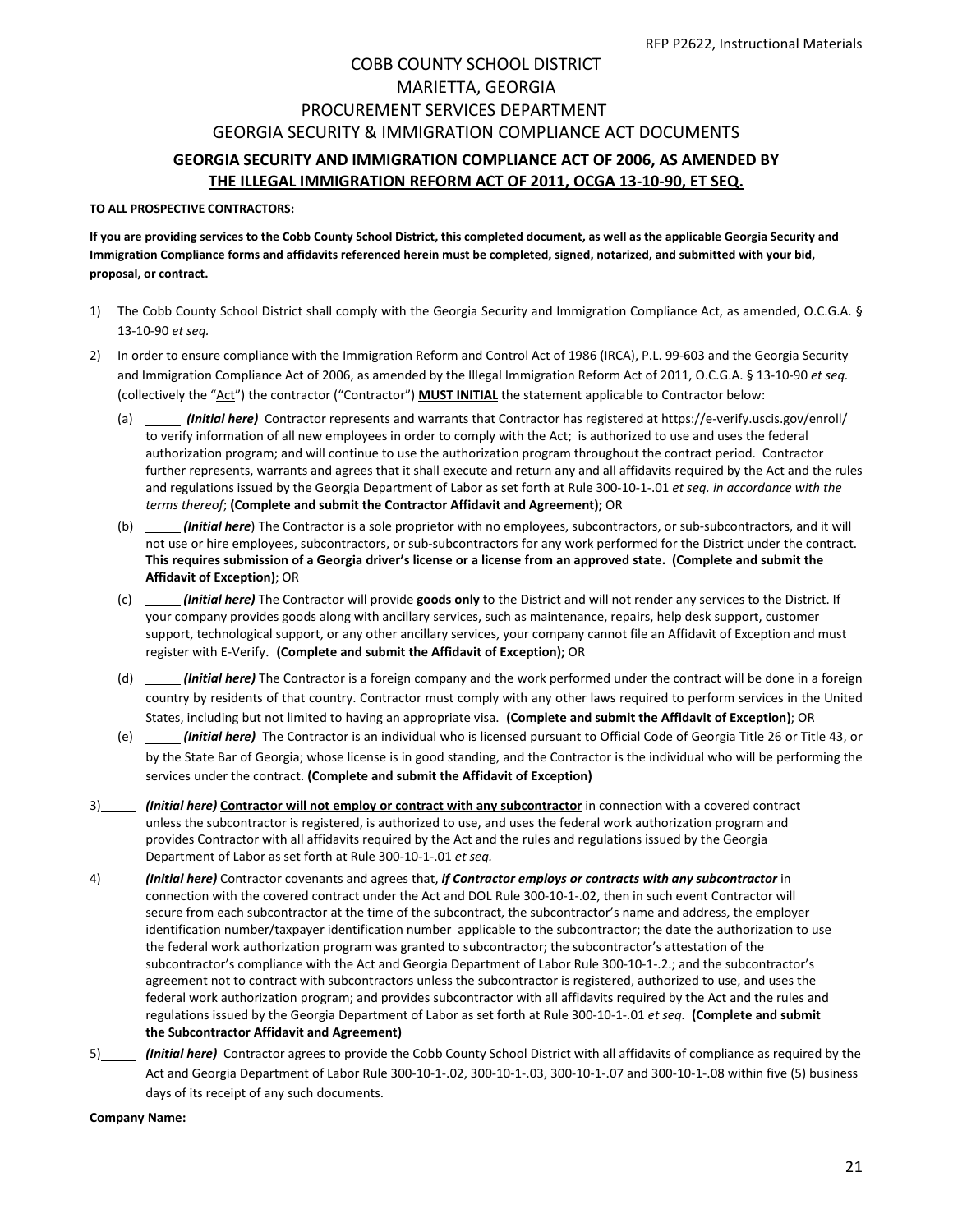## COBB COUNTY SCHOOL DISTRICT

## MARIETTA, GEORGIA

#### PROCUREMENT SERVICES DEPARTMENT

#### GEORGIA SECURITY & IMMIGRATION COMPLIANCE ACT DOCUMENTS

#### **CONTRACTOR AFFIDAVIT PROVIDED PURSUANT TO O.C.G.A. § 13-10-91(b)(1)**

The undersigned contractor ("Contractor") executes this Affidavit to comply with O.C.G.A § 13-10-91 related to any contract to which Contractor is a party that is subject to O.C.G.A. § 13-10-91 and hereby verifies its compliance with O.C.G.A. § 13-10-91, attesting as follows:

- a) The Contractor has registered with, is authorized to use and uses the federal work authorization program commonly known as E-Verify, or any subsequent replacement program;
- b) The Contractor will continue to use the federal work authorization program throughout the contract period, including any renewal or extension thereof;
- c) The Contractor will notify public employer Cobb County School District in the event the Contractor ceases to utilize the federal work authorization program during the contract period, including renewals or extensions thereof;
- d) The Contractor understands that ceasing to utilize the federal work authorization program constitutes a material breach of contract;
- e) The Contractor will contract for the performance of services in satisfaction of such contract only with subcontractors who present an affidavit to the Contractor with the information required by O.C.G.A. § 13-10-91(a), (b), and (c);
- f) The Contractor acknowledges and agrees that this Affidavit shall be incorporated into any contract(s) subject to the provisions of O.C.G.A. § 13-10- 91 for the project listed below to which Contractor is a party after the date hereof without further action or consent by Contractor; and
- g) Contractor acknowledges its responsibility to submit copies of any affidavits, drivers' licenses, and identification cards required pursuant to O.C.G.A. § 13-10-91 to public employer Cobb County School District within five (5) business days of receipt.

**Federal Work Authorization**

| <b>User Identification Number</b><br>(4 to 7 Digit Number)                        |                             |                                                                                                                                                                                                                               |  |
|-----------------------------------------------------------------------------------|-----------------------------|-------------------------------------------------------------------------------------------------------------------------------------------------------------------------------------------------------------------------------|--|
| <b>Date of Authorization</b>                                                      |                             | and the control of the control of the control of the control of the control of the control of the control of the                                                                                                              |  |
| <b>Contractor/Company Name</b>                                                    |                             |                                                                                                                                                                                                                               |  |
| <b>Email Address</b>                                                              |                             |                                                                                                                                                                                                                               |  |
| <b>Telephone Number</b>                                                           |                             | the control of the control of the control of the control of the control of the control of the control of the control of the control of the control of the control of the control of the control of the control of the control |  |
| <b>Name of Public Employer</b>                                                    | Cobb County School District |                                                                                                                                                                                                                               |  |
| I hereby declare under penalty of perjury that the foregoing is true and correct. |                             |                                                                                                                                                                                                                               |  |
|                                                                                   |                             |                                                                                                                                                                                                                               |  |
| Signature of Authorized Officer or Agent                                          |                             |                                                                                                                                                                                                                               |  |
| Printed Name of Authorized Officer or Agent                                       |                             | Title of Authorized Officer or Agent                                                                                                                                                                                          |  |
| <b>NOTARY INFORMATION</b>                                                         |                             |                                                                                                                                                                                                                               |  |
|                                                                                   |                             | <b>Affix Notarial Seal Here</b>                                                                                                                                                                                               |  |
|                                                                                   |                             |                                                                                                                                                                                                                               |  |
| Notary Public Signature                                                           |                             |                                                                                                                                                                                                                               |  |
|                                                                                   |                             |                                                                                                                                                                                                                               |  |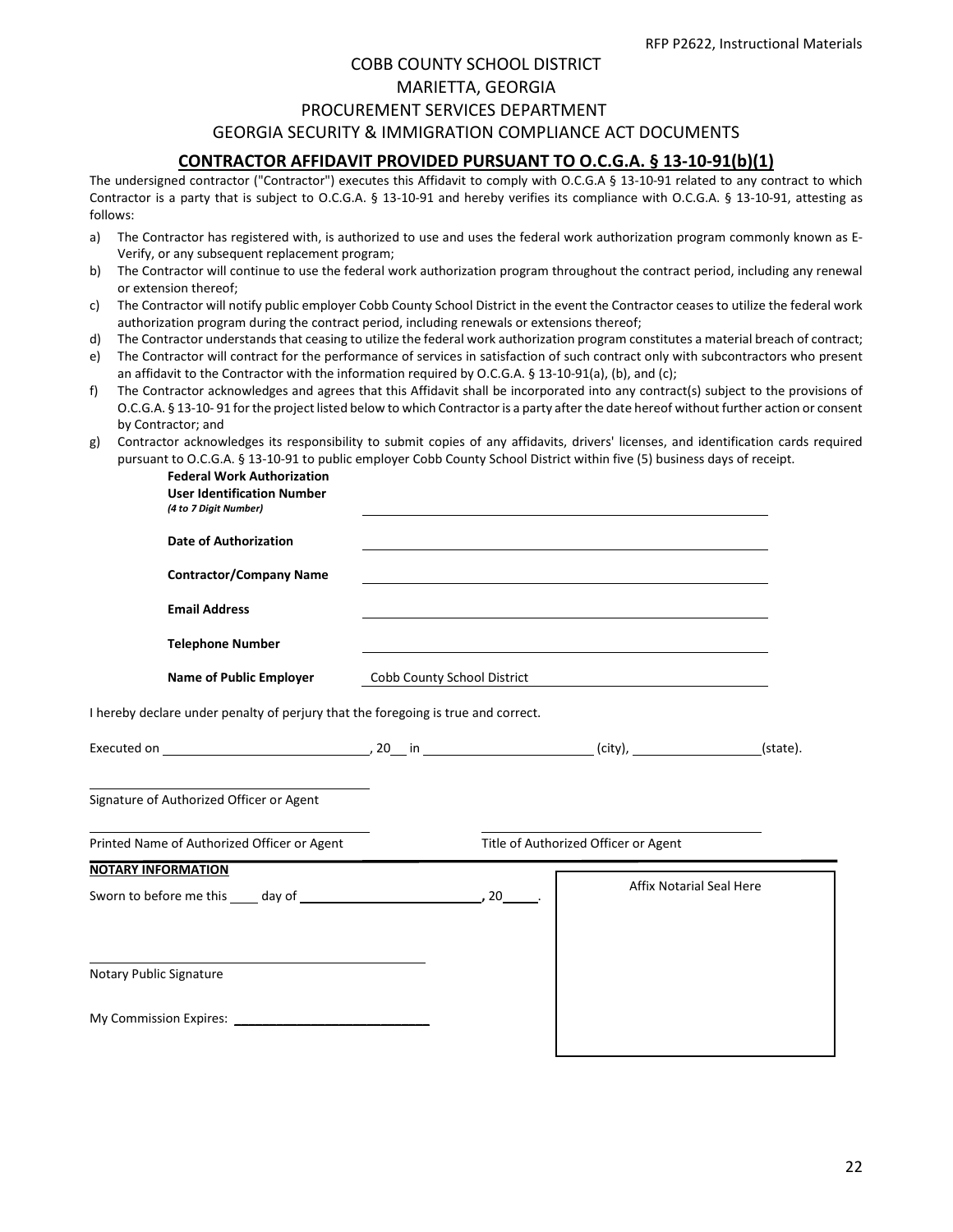## COBB COUNTY SCHOOL DISTRICT MARIETTA, GEORGIA PROCUREMENT SERVICES DEPARTMENT GEORGIA SECURITY & IMMIGRATION COMPLIANCE ACT DOCUMENTS **SUBCONTRACTOR AFFIDAVIT PURSUANT TO O.C.G.A. § 13-10-91(b)(3)**

By executing this affidavit, the undersigned subcontractor verifies its compliance with O.C.G.A. § 13-10-91, stating affirmatively that the individual, firm or corporation which is engaged in the physical performance of services under a contract with (name of contractor) on behalf of public employer Cobb County School District, has registered with, is authorized to use and uses the federal work authorization program commonly known as E-Verify, or any subsequent replacement program, in accordance with the applicable provisions and deadlines established in O.C.G.A. § 13-10-91. Furthermore, the undersigned subcontractor covenants that it will continue to use the federal work authorization program throughout the contract period, that the undersigned subcontractor will contract for the physical performance of services in the performance of such contract only with sub-subcontractors who present an affidavit to the subcontractor with the information required by O.C.G.A. § 13-10-91(b), and that the subcontractor shall forward notice of receipt of any sub-subcontractor's affidavit to the contractor and School District, together with a copy of such affidavit, within five (5) business days of its receipt of the same. If the undersigned subcontractor receives notice that a sub-subcontractor has received an affidavit from any other contracted sub-subcontractor, the undersigned subcontractor must forward, within five (5) business days of receipt, a copy of the notice, together with copies of such affidavits, to the contractor.

Subcontractor hereby attests that its federal work authorization user identification number and date of authorization are as follows:

| <b>Federal Work Authorization</b><br><b>User Identification Number</b><br>(4 to 7 Digit Number)                                                                                                                                |                             |                                      |          |
|--------------------------------------------------------------------------------------------------------------------------------------------------------------------------------------------------------------------------------|-----------------------------|--------------------------------------|----------|
| <b>Date of Authorization</b>                                                                                                                                                                                                   |                             |                                      |          |
| <b>Name of Subcontractor</b>                                                                                                                                                                                                   |                             |                                      |          |
| <b>Email Address</b>                                                                                                                                                                                                           |                             |                                      |          |
| <b>Telephone Number</b>                                                                                                                                                                                                        |                             |                                      |          |
| <b>Name of Public Employer</b>                                                                                                                                                                                                 | Cobb County School District |                                      |          |
| I hereby declare under penalty of perjury that the foregoing is true and correct.                                                                                                                                              |                             |                                      |          |
|                                                                                                                                                                                                                                |                             |                                      | (state). |
| Signature of Authorized Officer or Agent                                                                                                                                                                                       |                             |                                      |          |
| Printed Name of Authorized Officer or Agent                                                                                                                                                                                    |                             | Title of Authorized Officer or Agent |          |
| <b>NOTARY INFORMATION</b>                                                                                                                                                                                                      |                             | <b>Affix Notarial Seal Here</b>      |          |
|                                                                                                                                                                                                                                |                             |                                      |          |
|                                                                                                                                                                                                                                |                             |                                      |          |
| Notary Public Signature                                                                                                                                                                                                        |                             |                                      |          |
| My Commission Expires: Note that the control of the control of the control of the control of the control of the control of the control of the control of the control of the control of the control of the control of the contr |                             |                                      |          |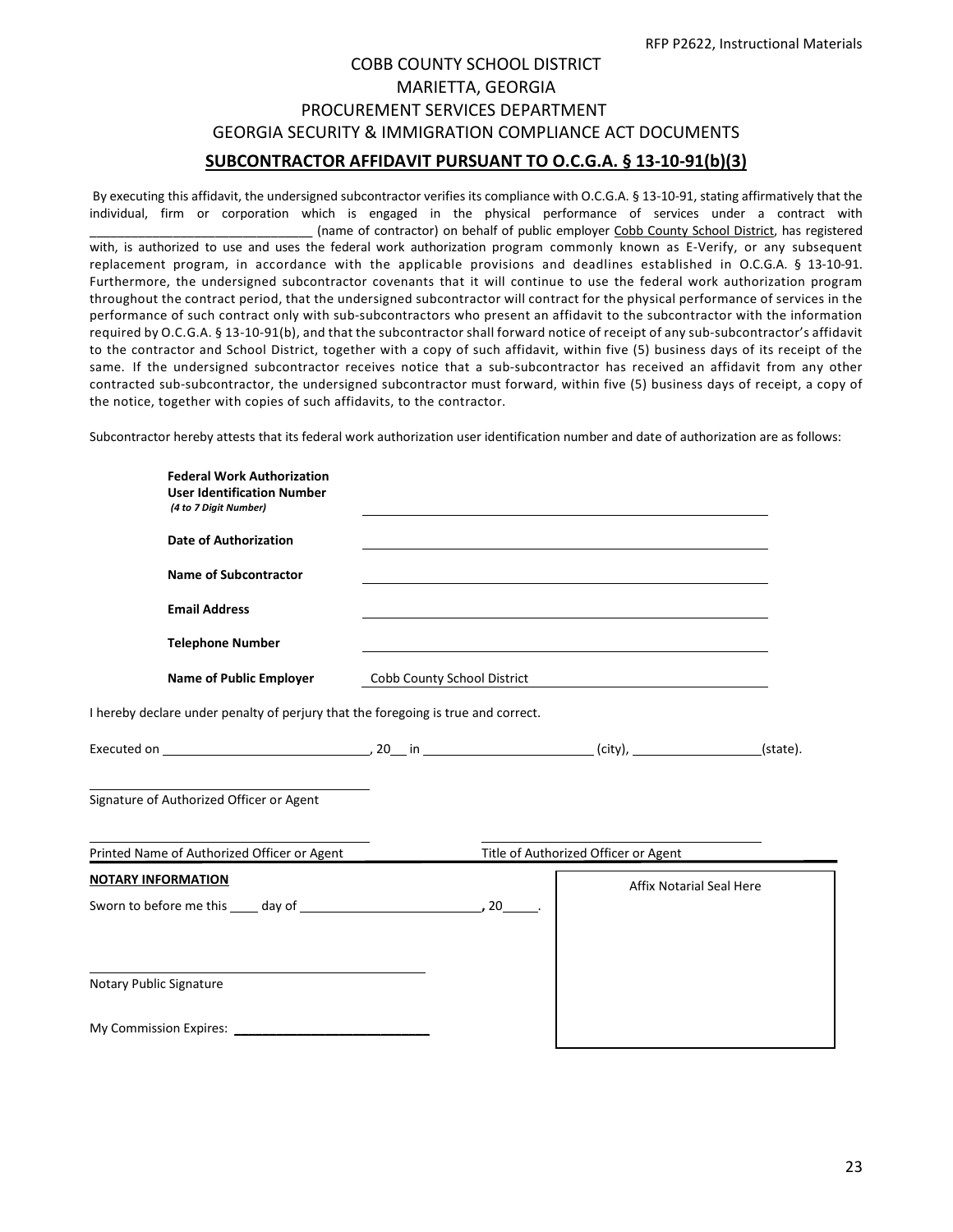## COBB COUNTY SCHOOL DISTRICT MARIETTA, GEORGIA PROCUREMENT SERVICES DEPARTMENT GEORGIA SECURITY & IMMIGRATION COMPLIANCE ACT DOCUMENTS

#### **AFFIDAVIT OF EXCEPTION PURSUANT TO O.C.G.A. § 13-10-91(b)(5)**

The undersigned, in connection with a proposed contract or subcontract with the Cobb County School District (the "School District") for the physical performance of service in the State of Georgia (the "Contract"), hereby affirms and certifies under penalties of perjury that:

- (a) I am a sole proprietor.
- (b) I do not employ any other persons.
- (c) I do not intend to hire any employees to perform the Contract.
- (d) A true, correct and complete copy of my state issued driver's license or state issued identification card is attached hereto.
- (e) If at any time hereafter I determine that I will need to hire employees to satisfy or complete the physical performance of services under the Contract, then *before* hiring any employees, I will:
	- (i.) Immediately notify the School District and all higher tier contractors (if any) in writing; and
	- (ii.) Register with, participate in and use, a federal work authorization program operated by the United States Department of Homeland Security or any equivalent federal work authorization program operated by the United States Department of Homeland Security to verify information of newly hired employees, pursuant to the Immigration Reform and Control Act of 1986, P.L. 99-603, in accordance with the applicability provisions and deadlines established in O.C.G.A. § 13- 10-90; and
	- (iii.) Provide the School District with all affidavits required by O.C.G.A. § 13-10-90 *et seq*. and Georgia Department of Labor Rule 300-10-1-.01 *et seq*.; OR
- (f) The Contractor will provide **goods only** to the District and will not render any services to the District. If your company provides goods along with ancillary services, such as maintenance, repairs, help desk support, customer support, technological support, or any other ancillary services, your company cannot file an Affidavit of Exception and must register with E-Verify**;** OR
- (g) The Contractor is a foreign company, and the work performed under the contract will be done in a foreign country by residents of that country; OR
- (h) The Contractor is an individual who is licensed pursuant to Official Code of Georgia Title 26 or Title 43, or by the State Bar of Georgia; whose license is in good standing, and the Contractor is the individual who will be performing the services under the contract.

Print Company Name / Name of Sole Proprietor

| BY: Signature of Authorized Officer/Agent of Company/Sole Proprietor<br>Date |                          |  |  |  |  |
|------------------------------------------------------------------------------|--------------------------|--|--|--|--|
| <b>NOTARY INFORMATION</b>                                                    | Affix Notarial Seal Here |  |  |  |  |
|                                                                              |                          |  |  |  |  |
| Notary Public Signature<br>My Commission Expires: __________                 |                          |  |  |  |  |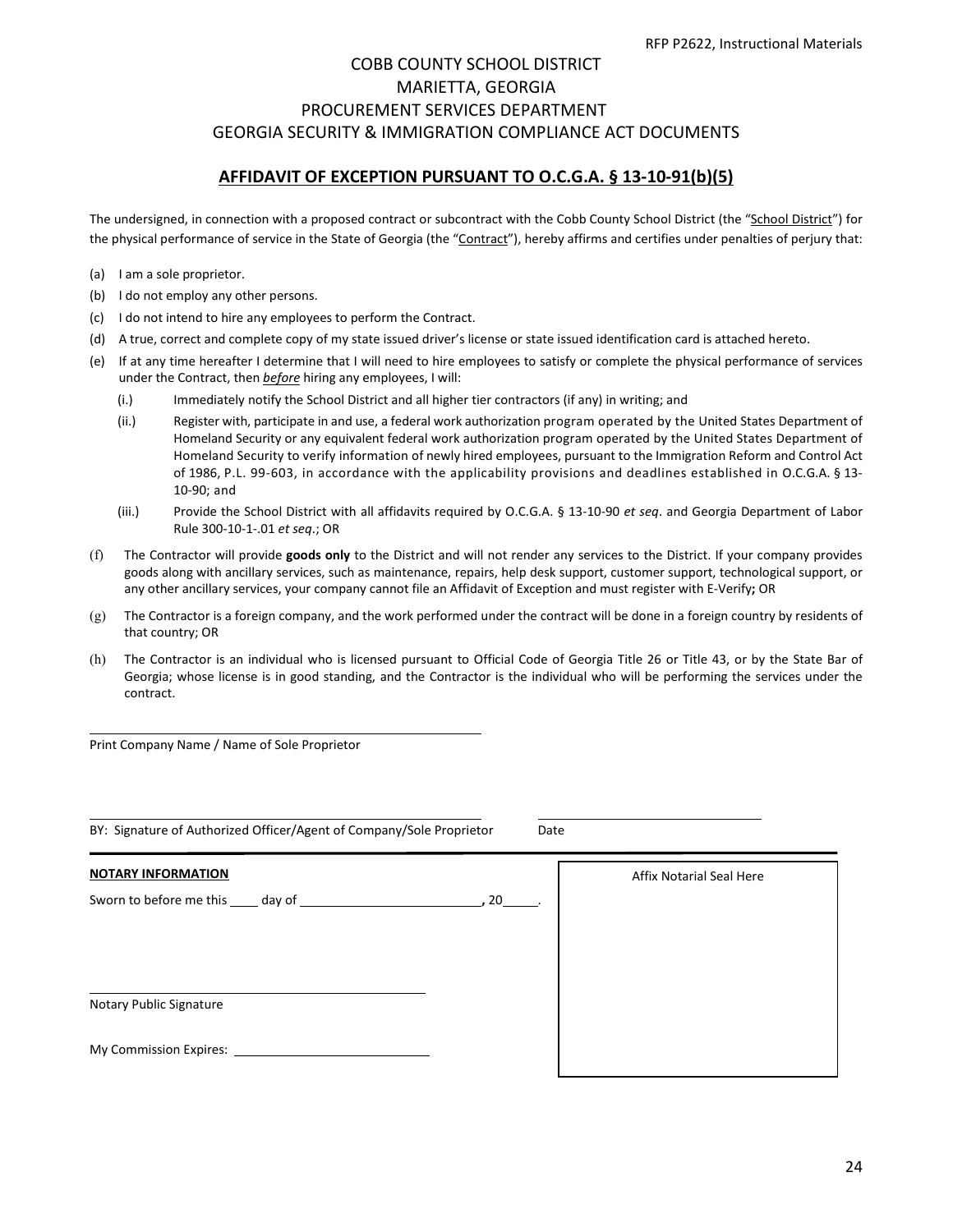## COBB COUNTY SCHOOL DISTRICT MARIETTA, GEORGIA PROCUREMENT SERVICES DEPARTMENT DISCLOSURE OF LOBBYING ACTIVITIES

#### **INSTRUCTIONS FOR COMPLETION OF SF-LLL, DISCLOSURE OF LOBBYING ACTIVITIES**

This disclosure form shall be completed by the reporting entity, whether subawardee or prime federal recipient, at the initiation or receipt of a covered federal action, or a material change to a previous filing pursuant to Title 31 U.S.C. Section 1352. The filing of a form is required for each payment or agreement to make payment to any lobbying entity for influencing or attempting to influence an officer or employee of any agency, a member of Congress, an officer or employee of Congress, or an employee of a member of Congress in connection with a covered federal action. Complete all items that apply for both the initial filing and material change report. Refer to the implementing guidance published by the Office of Management and Budget for additional information.

- 1. Identify the type of covered federal action for which lobbying activity is and/or has been secured to influence the outcome of a covered federal action.
- 2. Identify the status of the covered federal action.
- 3. Identify the appropriate classification of this report. If this is a follow-up report caused by a material change to the information previously reported, enter the year and quarter in which the change occurred. Enter the date of the last previously submitted report by this reporting entity for this covered federal action.
- 4. Enter the full name, address, city, state and zip code of the reporting entity. Include congressional district, if known. Check the appropriate classification of the reporting entity that designates if it is, or expects to be, a prime or subaward recipient. Identify the tier of the subawardee, e.g., the first subawardee of the prime is the first tier. Subawards include but are not limited to subcontracts, subgrants and contract awards under grants.
- 5. If the organization filing the report in Item 4 checks "subawardee", then enter the full name, addressee, city, state and zip code of the prime federal recipient. Include congressional district, if known.
- 6. Enter the name of the federal agency making the award or loan commitment. Include at least one organizational level below agency name, if known. For example, Department of Transportation, United States CoastGuard.
- 7. Enter the federal program name or description for the covered federal action (Item 1). If known, enter the full Catalog of Federal Domestic Assistance (CFDA) number for grant, cooperative agreements, loans, and loan commitments.
- 8. Enter the most appropriate federal identifying number available for the federal action identified in Item 1 (e.g., Request for Proposal (RFP) number; Invitation for Bid (IFB) number; grant announcement number; the contract, grant, or loan award number; the application proposal control number assigned by the federal agency). Include prefixes, e.g., "RFP-DE-90-001."
- 9. For a covered federal action where there has been an award or loan commitment by the federal agency, enter the federal amount of the award/loan commitment for the prime entity identified in Item 4 or 5.
- 10. (a) Enter the full name, address, city, state and zip code of the lobbying entity engaged by the reporting entity identified in Item 4 to influence the covered federal action. (b) Enter the full names of the individual(s) performing services, and include full address if different from 10(a). Enter last name, first name, and middle initial.
- 11. Enter the amount of compensation paid or reasonably expected to be paid by the reporting entity (Item 4) to the lobbying entity (Item 10). Indicate whether the payment has been made (actual) or will be made (planned). Check all boxes that apply. If this is a material change report, enter the cumulative amount of payment made or planned to bemade.
- 12. Check the appropriate box(es). Check all boxes that apply. If payment is made through an in-kind contribution, specify the nature and value of the in-kind payment.
- 13. Check the appropriate box(es). Check all boxes that apply. If other, specify nature.
- 14. Provide a specific and detailed description of the services that the lobbyist has performed, or will be expected to perform, and the date(s) of any services rendered. Include all preparatory and related activity, not just time spent in actual contact with federal officials. Identify the federal official(s) or employee(s) contacted or the officer(s), employee(s), or member(s) of Congress that were contacted.
- 15. Check whether or not a Continuation Sheet(s) is attached.
- 16. The certifying official shall sign and date the form, print his/her name, title, and telephone number.

Public reporting burden for this collection of information is estimated to average 30 minutes per response, including time for reviewing instructions, searching existing data sources, gathering and maintaining the data needed, and completing and reviewing the collection of information. Send comments regarding the burden estimate or any other aspect of this collection of information, including suggestions for reducing this burden, to the Office of Management and Budget, Paperwork Reduction Project (0348-0046), Washington, D.C. 20503.

FORM (Rev. 5/17)

Approved by OMB 0348-0046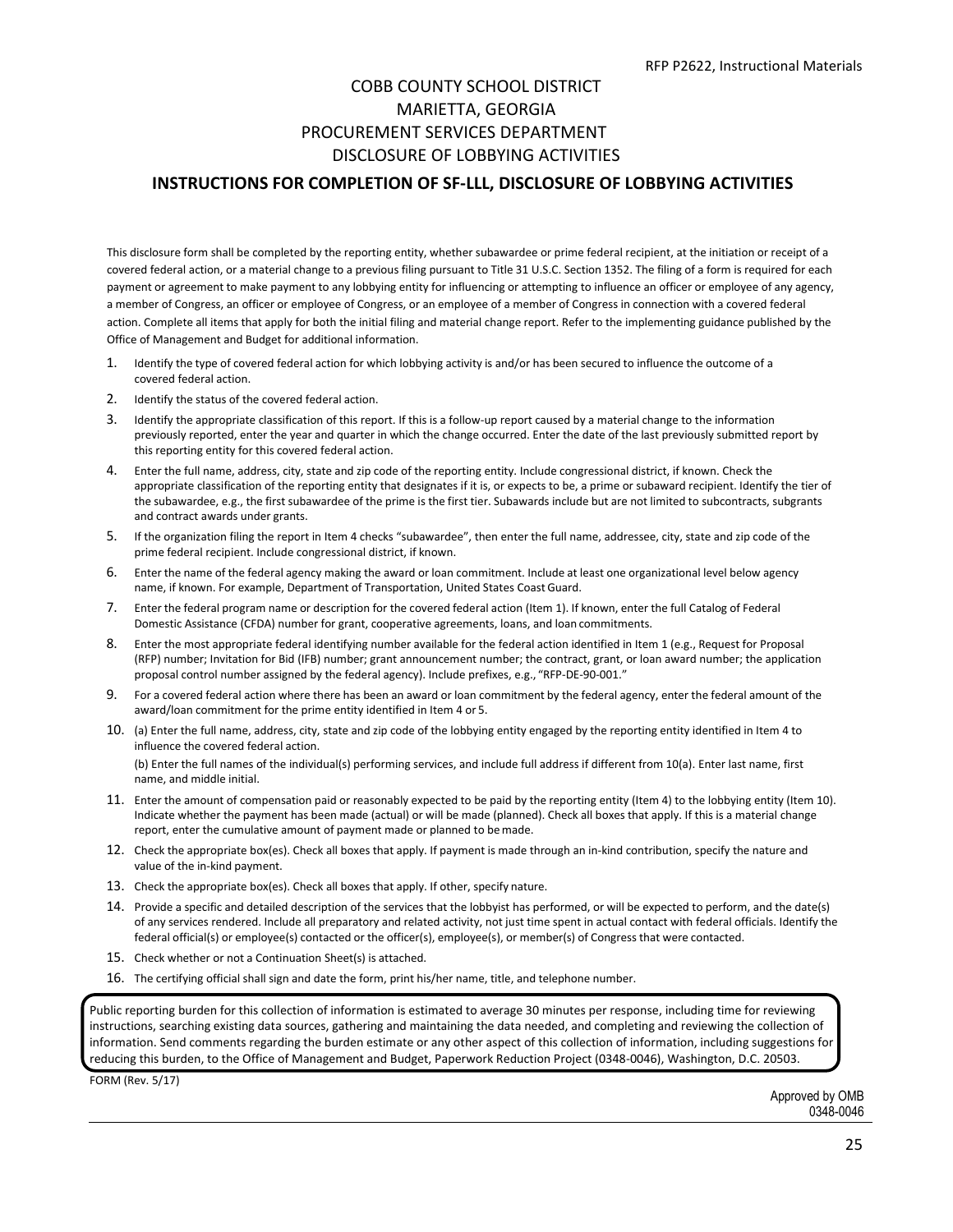## COBB COUNTY SCHOOL DISTRICT MARIETTA, GEORGIA PROCUREMENT SERVICES DEPARTMENT DISCLOSURE OF LOBBYING ACTIVITIES

#### Complete this form to disclose lobbying activities pursuant to 31 U.S.C. 1352

|     |                                                                                                                                                                                 | (See bottom for public burden disclosure.)                                                                    |                                   |                                             |                                                                          |
|-----|---------------------------------------------------------------------------------------------------------------------------------------------------------------------------------|---------------------------------------------------------------------------------------------------------------|-----------------------------------|---------------------------------------------|--------------------------------------------------------------------------|
| 1.  | <b>Type of Federal Action:</b>                                                                                                                                                  | <b>Status of Federal Action:</b><br>2.                                                                        |                                   | <b>Report Type:</b><br>3.                   |                                                                          |
|     | Contract<br>a.                                                                                                                                                                  | bid/offer/application<br>a.                                                                                   |                                   | а.                                          | initial filing                                                           |
|     | b.<br>grant                                                                                                                                                                     | initial award<br>b.                                                                                           |                                   | b.                                          | material change                                                          |
|     | cooperative agreement<br>c.                                                                                                                                                     | post-award<br>c.                                                                                              |                                   |                                             |                                                                          |
|     | d.<br>loan                                                                                                                                                                      |                                                                                                               |                                   |                                             | For Material Change Only:                                                |
|     | loan guarantee<br>e.                                                                                                                                                            |                                                                                                               |                                   |                                             | year__________quarter_________                                           |
|     | f.<br>loan insurance                                                                                                                                                            |                                                                                                               |                                   |                                             | date of last report________                                              |
| 4.  | Name and Address of Reporting Entity:<br>Prime                                                                                                                                  | Subawardee                                                                                                    | 5.<br>of Prime:                   |                                             | If Reporting Entity in No. 4 is a Subawardee, Enter Name and Address     |
|     |                                                                                                                                                                                 | Tier________, if known:                                                                                       |                                   |                                             |                                                                          |
|     |                                                                                                                                                                                 |                                                                                                               |                                   |                                             |                                                                          |
|     |                                                                                                                                                                                 |                                                                                                               |                                   |                                             |                                                                          |
|     |                                                                                                                                                                                 |                                                                                                               |                                   |                                             |                                                                          |
|     | Congressional District, if known:                                                                                                                                               |                                                                                                               | Congressional District, if known: |                                             |                                                                          |
| 6.  | <b>Federal Department/Agency:</b>                                                                                                                                               |                                                                                                               | 7.                                | <b>Federal Program Name/Description:</b>    |                                                                          |
|     |                                                                                                                                                                                 |                                                                                                               | NSLP                              | SBP<br><b>SFSP</b>                          | <b>SMP</b><br><b>CACFP</b>                                               |
|     |                                                                                                                                                                                 |                                                                                                               |                                   |                                             |                                                                          |
|     |                                                                                                                                                                                 |                                                                                                               |                                   |                                             | Code of Federal Domestic Assistance (CFDA) Number, if applicable:        |
|     |                                                                                                                                                                                 |                                                                                                               |                                   |                                             |                                                                          |
| 8.  | Federal Action Number, if known:                                                                                                                                                |                                                                                                               | 9.<br>\$                          | Award Amount, if known:                     |                                                                          |
|     | 10. a. Name and Address of Lobbying Entity                                                                                                                                      |                                                                                                               | b.                                |                                             | Individuals Performing Services (including address if different from No. |
|     | (if individual, last name, first name, Middle initial):                                                                                                                         |                                                                                                               | 10.a.                             |                                             |                                                                          |
|     |                                                                                                                                                                                 |                                                                                                               |                                   | (last name, first name, middle initial):    |                                                                          |
|     |                                                                                                                                                                                 |                                                                                                               |                                   |                                             |                                                                          |
|     |                                                                                                                                                                                 |                                                                                                               |                                   |                                             |                                                                          |
|     |                                                                                                                                                                                 |                                                                                                               |                                   |                                             |                                                                          |
|     |                                                                                                                                                                                 | (Attach Continuation Sheet(s) SF-LLL-A if necessary)                                                          |                                   |                                             |                                                                          |
|     | 11. Amount of Payment (check all that apply):                                                                                                                                   |                                                                                                               |                                   | 13. Type of Payment (check all that apply): |                                                                          |
|     | actual<br>\$.                                                                                                                                                                   | planned                                                                                                       | a. retainer                       |                                             |                                                                          |
|     |                                                                                                                                                                                 |                                                                                                               |                                   | b. one-time fee                             |                                                                          |
|     | 12. Form of Payment (check all that apply):                                                                                                                                     |                                                                                                               |                                   | c. commission                               |                                                                          |
|     | a. cash                                                                                                                                                                         |                                                                                                               | d. contingent fee                 |                                             |                                                                          |
|     | b. in-kind; specify: nature                                                                                                                                                     |                                                                                                               | e. deferred                       |                                             |                                                                          |
|     |                                                                                                                                                                                 |                                                                                                               |                                   |                                             | $f.$ other, specify: $\sqrt{f}$                                          |
|     |                                                                                                                                                                                 | value and a series of the series of the series of the series of the series of the series of the series of the |                                   |                                             |                                                                          |
|     |                                                                                                                                                                                 |                                                                                                               |                                   |                                             |                                                                          |
| 14. | Brief description of Services Performed or to be Performed and Date(s) of Service, including officer(s), employee(s), or Member(s) contacted,                                   |                                                                                                               |                                   |                                             |                                                                          |
|     | for Payment indicated in 11:                                                                                                                                                    |                                                                                                               |                                   |                                             |                                                                          |
|     |                                                                                                                                                                                 |                                                                                                               |                                   |                                             |                                                                          |
|     |                                                                                                                                                                                 |                                                                                                               |                                   |                                             |                                                                          |
|     |                                                                                                                                                                                 | (attach Continuation Sheet(s) SF-LLL-A, if necessary)                                                         |                                   |                                             |                                                                          |
| 15. | Continuation sheet(s) attached:                                                                                                                                                 | Yes<br>No                                                                                                     |                                   |                                             |                                                                          |
| 16. | Information requested through this form is authorized by title 31 U.S.C. section 1352.                                                                                          |                                                                                                               |                                   |                                             |                                                                          |
|     | This disclosure of lobbying activities is a material representation of fact upon which                                                                                          | Signature:                                                                                                    |                                   |                                             |                                                                          |
|     | reliance was placed by the tier above when this transaction was made or entered                                                                                                 |                                                                                                               |                                   |                                             |                                                                          |
|     | into. This disclosure is required pursuant to 31 U.S.C. 1352. This information will be                                                                                          | Print Name:                                                                                                   |                                   |                                             |                                                                          |
|     | reported to the Congress semi-annually and will be available for public inspection.<br>Any person who fails to file the required disclosure shall be subject to a civil penalty |                                                                                                               |                                   |                                             |                                                                          |
|     | of not less than \$10,000 and not more than \$100,000 for each such failure.                                                                                                    | Title:                                                                                                        |                                   |                                             |                                                                          |
|     |                                                                                                                                                                                 |                                                                                                               |                                   |                                             |                                                                          |
|     |                                                                                                                                                                                 |                                                                                                               |                                   |                                             |                                                                          |
|     |                                                                                                                                                                                 |                                                                                                               |                                   | Telephone No.:                              | Date:<br>Authorized for Local Reproduction                               |
|     | Federal Use Only:                                                                                                                                                               |                                                                                                               |                                   |                                             | Standard Form - LLL                                                      |

FORM (Rev. 5/17))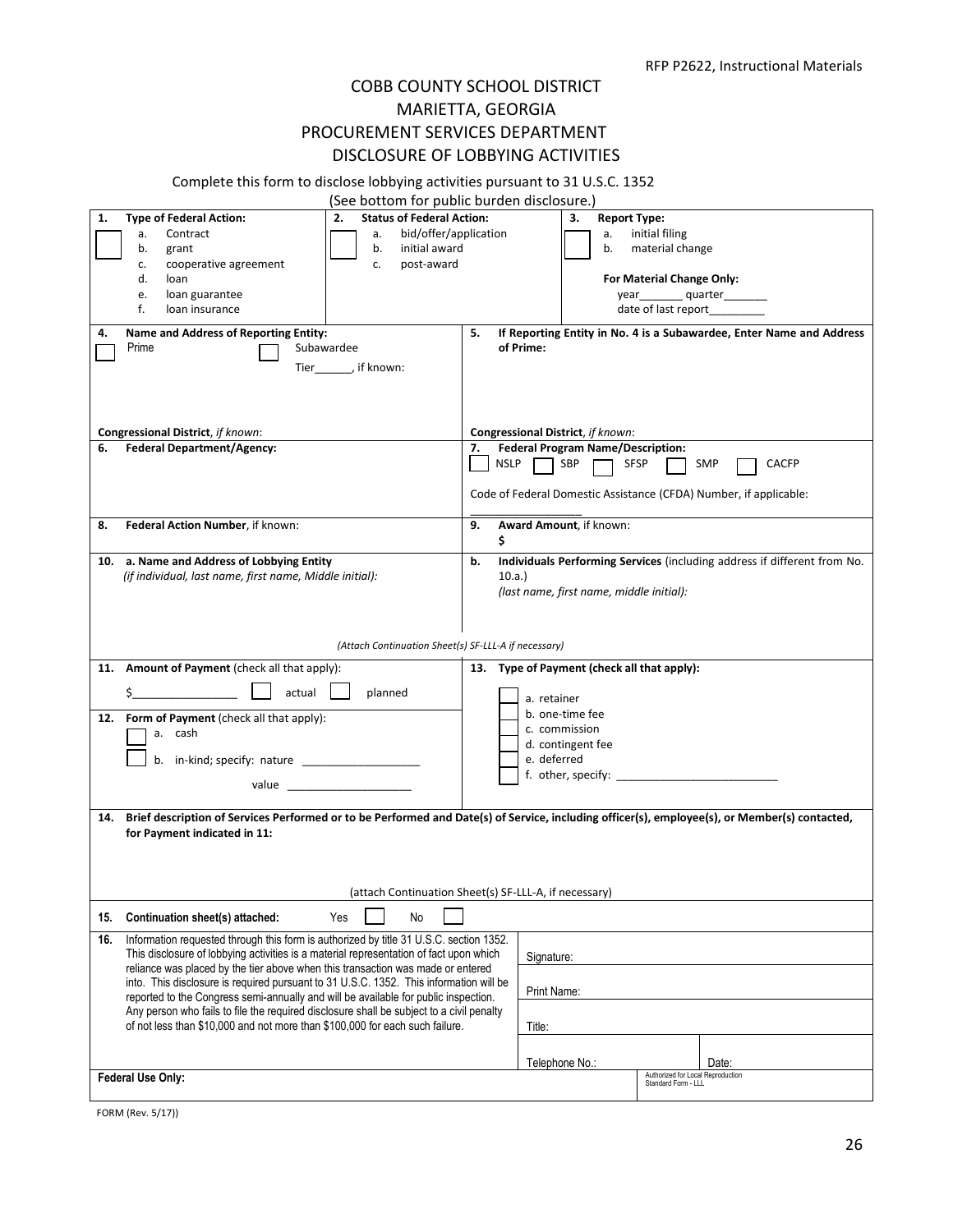#### **ACKNOWLEDGEMENT AND AGREEMENT**

#### **Request for Proposal P2622, Instructional Materials**

**This acknowledgement and agreement must be properly signed and submitted with your proposal. The acknowledgement becomes a part of your proposal and without it your proposal is not complete and will be subject to rejection.**

I, the undersigned, have carefully examined and fully understand both the CCSD General Terms and Conditions and this solicitation in their entirety and agree to conform with every requirement. I certify that I am authorized to sign this proposal for the vendor. I further acknowledge that failure to prepare, submit, or execute this proposal in the exact manner requested will be just cause to reject any or all of my proposal submission.

Withdrawals, cancellations, etc., will not be accepted unless authorization is given by the Director of Procurement Services. In the event my company fails to comply, my company may be removed from the vendors' list.

Failure to respond using the most recent forms/information posted to the CCSD Current Solicitations website may be cause for rejection. It is my company's responsibility to check the CCSD Current Solicitations website for any addenda, responses to vendor questions, or other communications, which may be necessary during the solicitation period. I acknowledge and incorporate each applicable Addendum number listed below in my company's response:

Check all that apply: Addendum No. 1 \_\_\_\_\_, Addendum No. 2 \_\_\_\_\_, Addendum No. 3 \_\_\_\_\_ Addendum No. 4 \_\_\_\_\_, No Addenda\_\_\_\_

#### **Prices must remain firm as specified on the award notification letter.**

| Company Name                                                                                | Company Representative's Name (type or print)      |
|---------------------------------------------------------------------------------------------|----------------------------------------------------|
| <b>Address</b>                                                                              | Representative's Signature (must be signed in ink) |
| City, State, and Zip Code                                                                   | <b>E-Mail Address</b>                              |
| Date                                                                                        | Telephone Number and Extension                     |
| Terms (Net 30 days unless early payment discount<br>is submitted and accepted by the CCSD.) | <b>Fax Number</b>                                  |

**Signing the Acknowledgement and Agreement affirms that the original Request for Proposal document has not been altered in any way.**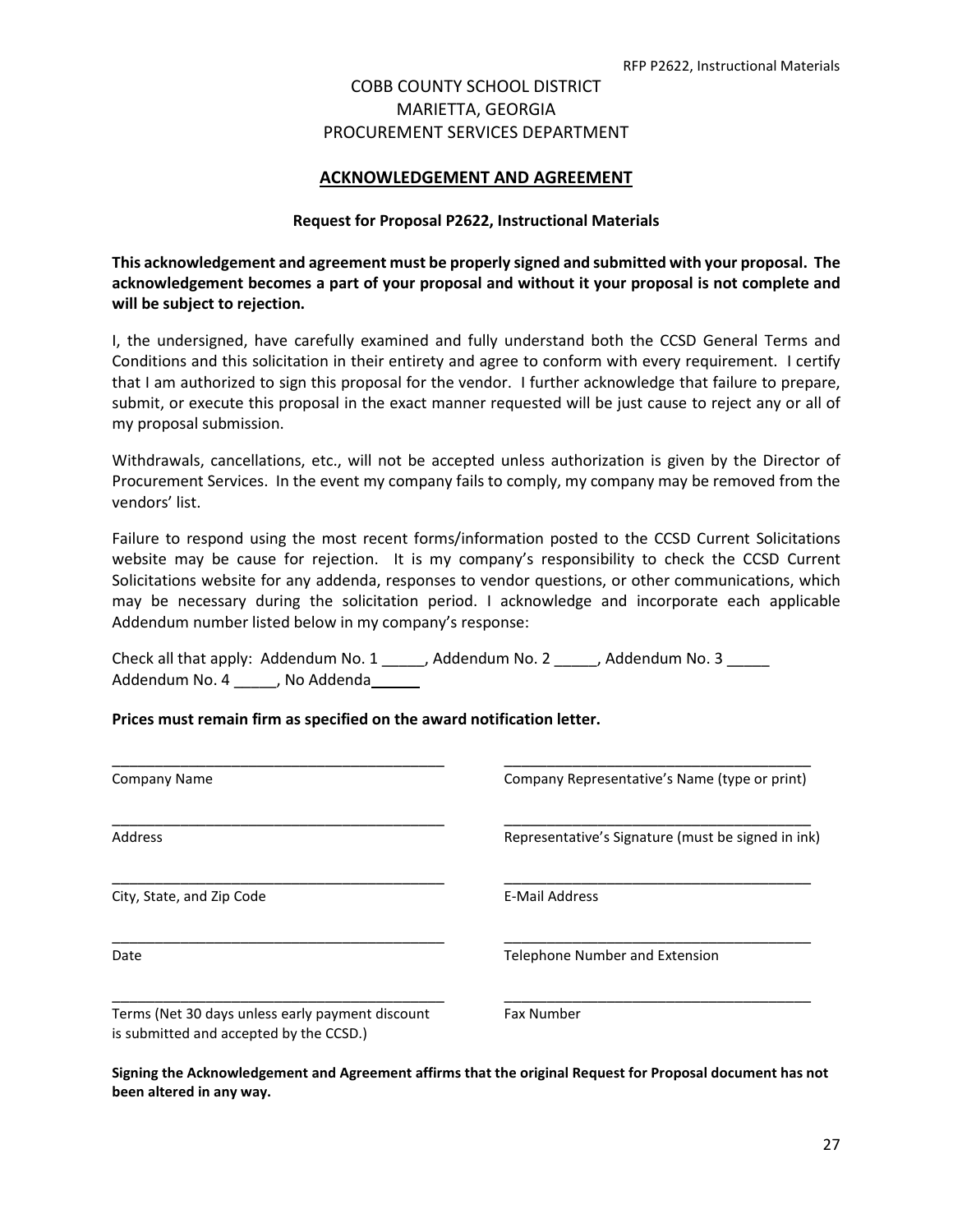#### **"NO RESPONSE" REPLY FORM**

It is CCSD's desire to notify all potential vendors; however, we do not want to send notifications to those vendors who may no longer be interested in participating in the CCSD solicitation process.

If you choose not to respond to this RFP, please complete this form and return via email to **[jeanette.gray@cobbk12.org.](mailto:jeanette.gray@cobbk12.org)**

Thank you for your cooperation.

## "NO RESPONSE" REPLY FORM: **RFP P2622, Instructional Materials**

I hereby submit a "NO RESPONSE" to this RFP for the reason(s) checked below:

| 1. Specifications were unclear or restrictive.        | 7. Do not offer the goods or services<br>requested. |
|-------------------------------------------------------|-----------------------------------------------------|
| 2. Could not meet bonding requirements.               | 8. Cannot supply at this time.                      |
| 3. Our schedule will not permit us to<br>respond.     | 9. Cannot meet delivery schedule.                   |
| 4. Terms & Conditions were unclear or<br>restrictive. | 10. Other/Remarks:                                  |
| 5. Could not meet specifications.                     |                                                     |
| 6. Could not meet insurance requirements.             |                                                     |

I wish to remain on CCSD's vendor list for these goods/services: Yes \_\_\_\_\_\_ No \_\_\_\_\_\_

Company Name Company Representative Name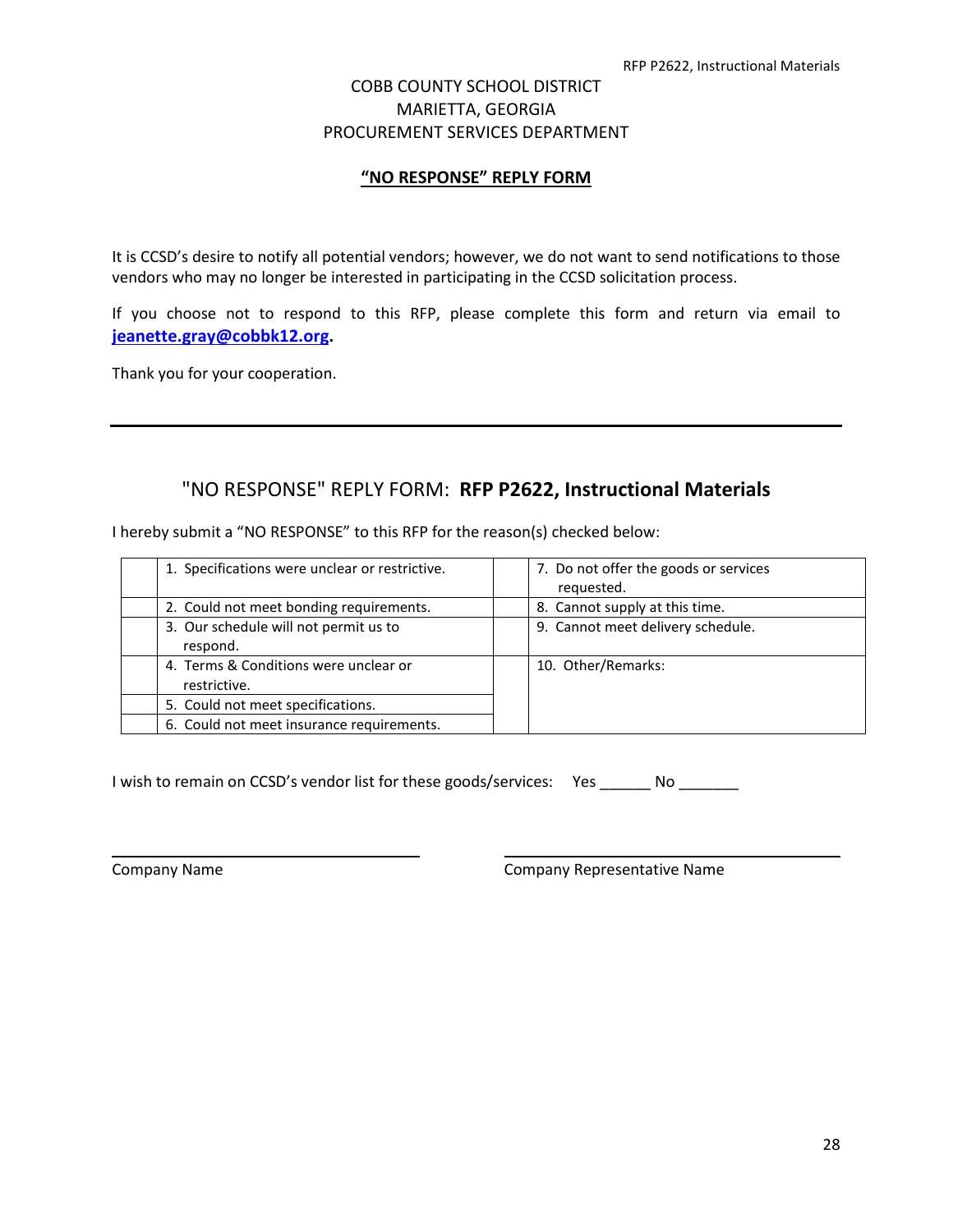#### **RFP CHECKLIST**

#### **RFP P2622, Instructional Materials**

## *We encourage you to save paper. It is not necessary to return this entire document with your response. Please return only the relevant pages on which your company has included a response.*

This checklist is intended to aid in preparation and submission of vendor's response. It may not be all-inclusive. Responsibility rests upon the vendor to ensure all information requested within this document is provided.

- $\Box$  Submitted required number of copies plus an original of the Non-Cost Proposal Information
- **Submitted response in electronic format via USB flash drive.**
- $\Box$  Submitted Vendor Questionnaire
- $\Box$  IRS W-9 Form (October 2018 Rev.)
- $\Box$  Submitted Vendor Reference Form
- $\square$  Submitted Applicable Georgia Security and Immigration Compliance Act OCGA 13-10-90 documents -- signed by an authorized company representative
- $\Box$  Submitted Disclosure of Lobbying Activities: signed by an authorized company representative. **Mark N/A on Form if it does not apply**
- $\Box$  Submitted Acknowledgement and Agreement signed by an authorized company representative
- $\Box$  Submitted Cost Proposal Form (Attachment A)
- $\Box$  E-Commerce Questionnaire (Attachment B)
- $\Box$  Special Terms and Conditions:
	- o Proof of PCI compliance per ST&C Section 2.7
	- o Non-Cost Proposal Submission Requirements ST&C Section 6.0
	- o References Section 13.0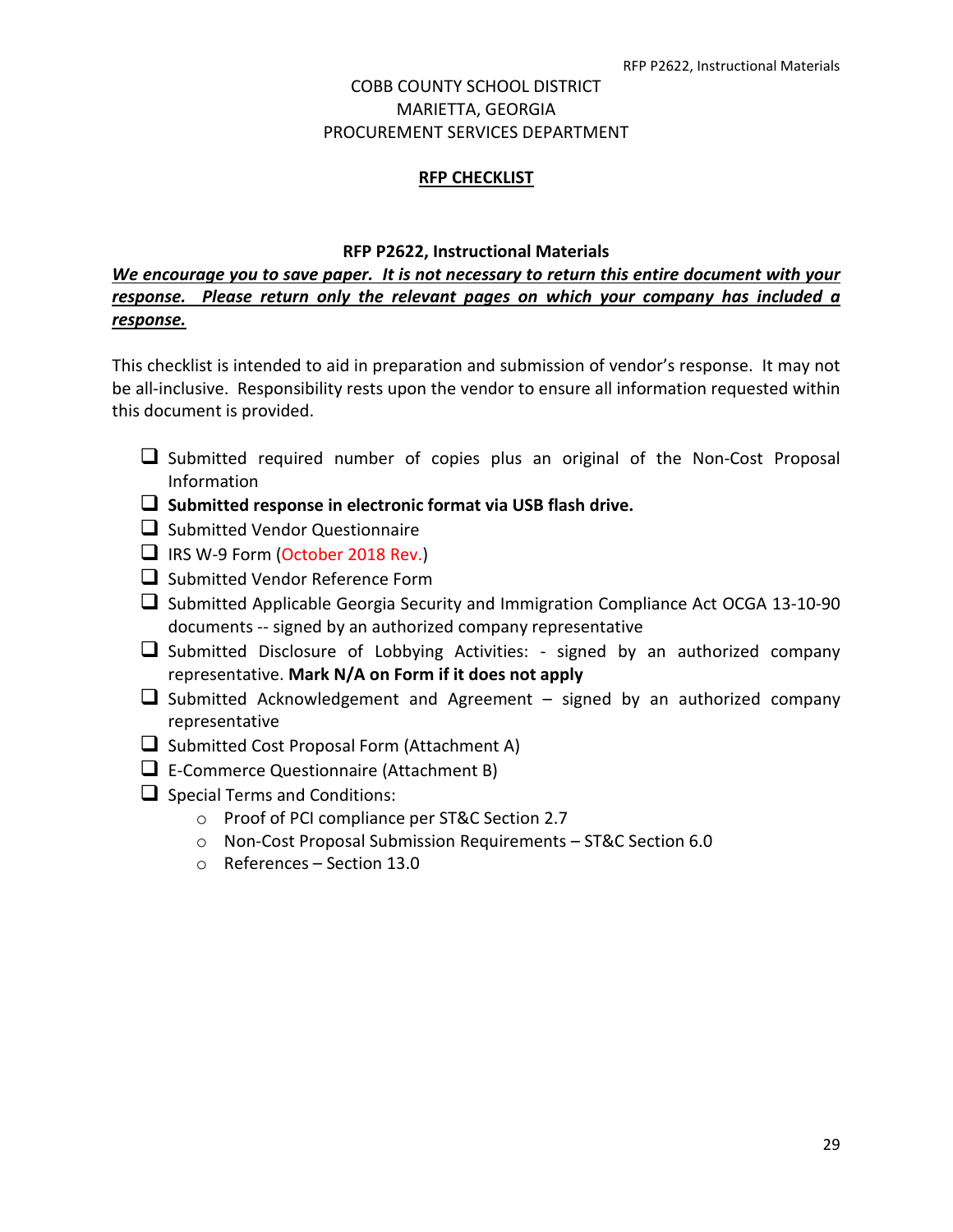#### **Label**

#### **PLEASE CUT LABEL AND SECURELY TAPE TO THE FRONT OF SEALED PROPOSAL PACKAGE.**

| <b>Cobb County School District</b><br><b>Procurement Services Department</b><br>6975 Cobb International Blvd.<br>Kennesaw, GA 30152 |                                |  |  |
|-------------------------------------------------------------------------------------------------------------------------------------|--------------------------------|--|--|
| <b>Company Name:</b>                                                                                                                |                                |  |  |
| <b>RFP Number:</b>                                                                                                                  | P2622                          |  |  |
| <b>RFP Name:</b>                                                                                                                    | <b>Instructional Materials</b> |  |  |
| Due Date & Time:                                                                                                                    | May 26, 2022 by 3:00 PM ET     |  |  |
| <b>Procurement Officer: Jeanette Gray</b>                                                                                           |                                |  |  |

**\*\*\*Please tape this return label on your sealed proposal\*\*\***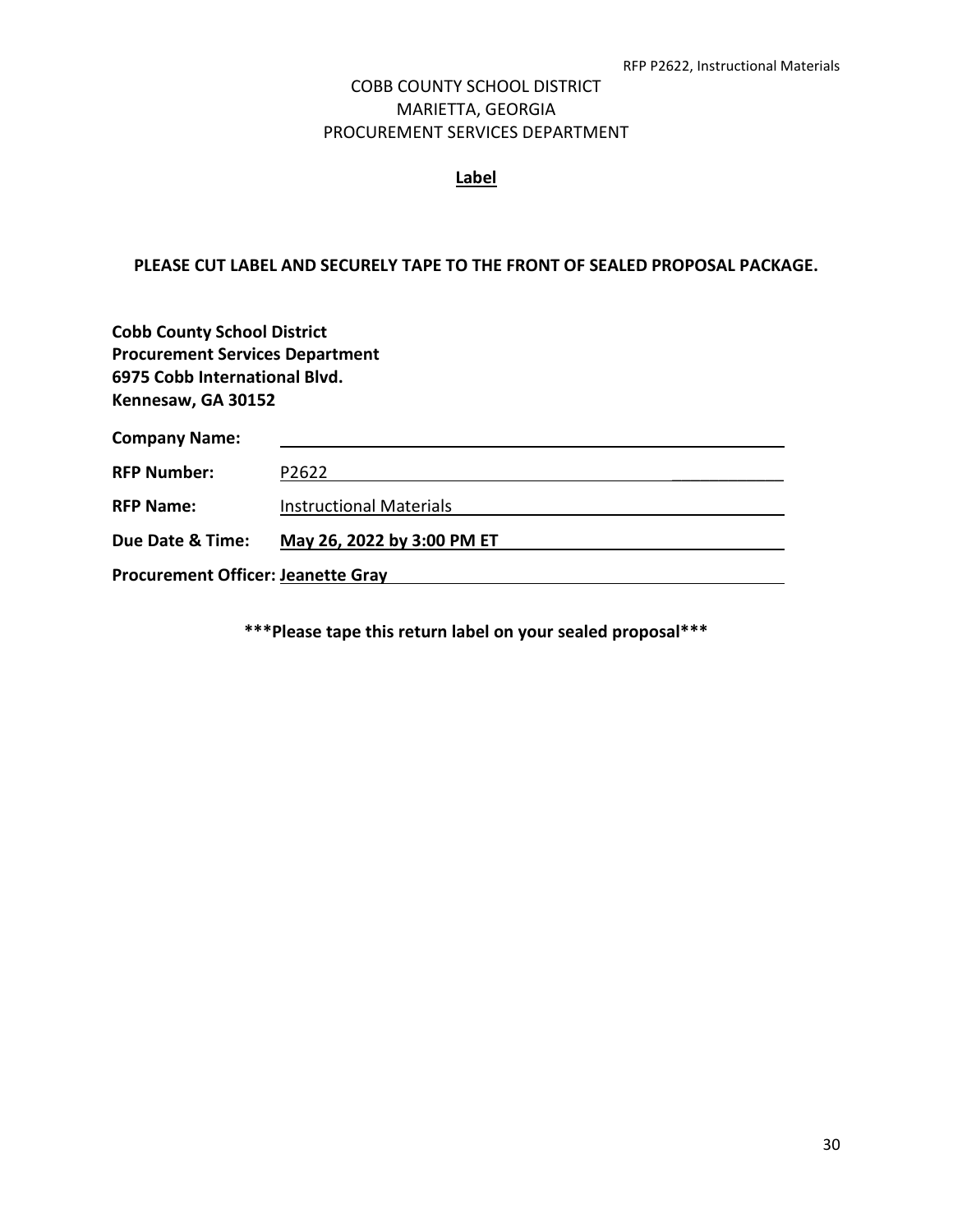#### **ELEMENTARY SCHOOLS**

| <b>School Name</b>    | <b>Phone</b> | <b>Address</b>            | City, Zip         |
|-----------------------|--------------|---------------------------|-------------------|
| Acworth               | 770.975.6600 | 4220 Cantrell Road        | Acworth, 30101    |
| Addison               | 770.578.2700 | 3055 Ebenezer Road        | Marietta, 30066   |
| Argyle                | 678.842.6800 | 2420 Spring Road          | Smyrna, 30080     |
| Austell               | 770.819.5804 | 5600 Mulberry Street      | Austell, 30106    |
| Baker                 | 770.975.6629 | 2361 Baker Road, NW       | Acworth, 30101    |
| Bells Ferry           | 678.594.8950 | 2600 Bells Ferry Road     | Marietta, 30066   |
| <b>Belmont Hills</b>  | 678.842.6810 | 605 Glendale Place        | Smyrna, 30080     |
| <b>Big Shanty</b>     | 678.594.8023 | 1575 Ben King Road        | Kennesaw, 30144   |
| <b>Birney</b>         | 678.842.6824 | 775 Smyrna-Pwdr Sprgs St. | Marietta, 30060   |
| Blackwell             | 678.494.7600 | 3470 Canton Road          | Marietta, 30066   |
| Brumby                | 770.916.7070 | 815 Terrell Mill Rd. SE   | Marietta, 30067   |
| <b>Bryant</b>         | 770.819.2402 | 6800 Factory Shoals Road  | Mableton, 30126   |
| <b>Bullard</b>        | 678.594.8720 | 3656 Old Stilesboro Road  | Kennesaw, 30152   |
| Chalker               | 678.494.7621 | 325 North Booth Road      | Kennesaw, 30144   |
| Cheatham Hill         | 678.594.8034 | 1350 John Ward Road SW    | Marietta, 30064   |
| City View             | 770-819-2553 | 285 South Gordon Road     | Mableton, 30126   |
| Clarkdale             | 770.819.2422 | 4725 Ewing Road           | Austell, 30106    |
| Clay – Harmony Leland | 770.819.0736 | 6326 Factory Shoals Rd    | Mableton, 30126   |
| Compton               | 770.222.3700 | 3450 New Macland Road     | Pwdr Sprgs, 30127 |
| Davis                 | 678.494.7636 | 2433 Jamerson Road        | Marietta, 30066   |
| Dowell                | 678.594.8059 | 2121 West Sandtown Road   | Marietta, 30064   |
| Due West              | 678.594.8071 | 3900 Due West Road        | Marietta, 30064   |
| <b>East Side</b>      | 770.578.7200 | 3850 Roswell Road         | Marietta, 30062   |
| Eastvalley            | 770.578.7214 | 2570 Lower Roswell Road   | Marietta, 30067   |
| Fair Oaks             | 678.594.8080 | 407 Barber Road           | Marietta, 30060   |
| Ford                  | 678.594.8092 | 1345 Mars Hill Road       | Acworth, 30101    |
| Frey                  | 770.975.6655 | 2865 Mars Hill Road       | Acworth, 30101    |
| <b>Garrison Mill</b>  | 770.642.5600 | 4111 Wesley Chapel Road   | Marietta, 30062   |
| Green Acres           | 678.842.6905 | 2000 Gober Avenue         | Smyrna, 30080     |
| Hayes                 | 678.594.8127 | 1501 Kennesaw-Due W. Rd.  | Kennesaw, 30152   |
| <b>Hendricks</b>      | 770.819.2387 | 5243 Meadows Road         | Pwdr Spgs, 30127  |
| Hollydale             | 678.594.8143 | 2901 Bay Berry Drive      | Marietta, 30008   |
| Keheley               | 678.494.7836 | 1985 Kemp Road            | Marietta, 30066   |
| Kemp                  | 678.594.8158 | 865 Corner Road           | Pwdr Sprgs, 30127 |
| Kennesaw (K-2)        | 678.594.8172 | 3155 Jiles Road           | Kennesaw, 30144   |
| Kincaid               | 770.578.7238 | 1410 Kincaid Road         | Marietta, 30066   |
| <b>King Springs</b>   | 678.842.6944 | 1041 Reed Road            | Smyrna, 30082     |
| LaBelle               | 678.842.6955 | 230 Cresson Drive         | Marietta, 30060   |
| Lewis                 | 770.975.6673 | 4179 Jim Owens Road       | Kennesaw, 30152   |
| Mableton              | 770.819.2513 | 5220 Church Street        | Mableton, 30126   |
| McCall (K-1)          | 770 975-6775 | 4496 Dixie Avenue         | Acworth, 30101    |
| Milford               | 678.842.6966 | 2390 Austell Road         | Marietta, 30008   |
| Mount Bethel          | 770.578.7248 | 1210 Johnson Ferry Road   | Marietta, 30068   |
| <b>Mountain View</b>  | 770.578.7265 | 3151 Sandy Plains Road    | Marietta, 30066   |
| Murdock               | 770.509.5071 | 2320 Murdock Road         | Marietta, 30062   |
| Nicholson             | 770.928.5573 | 1599 Shallowford Road     | Marietta, 30066   |
| Nickajack             | 678.842.5814 | 4555 Mavell Road SE       | Smyrna, 30082     |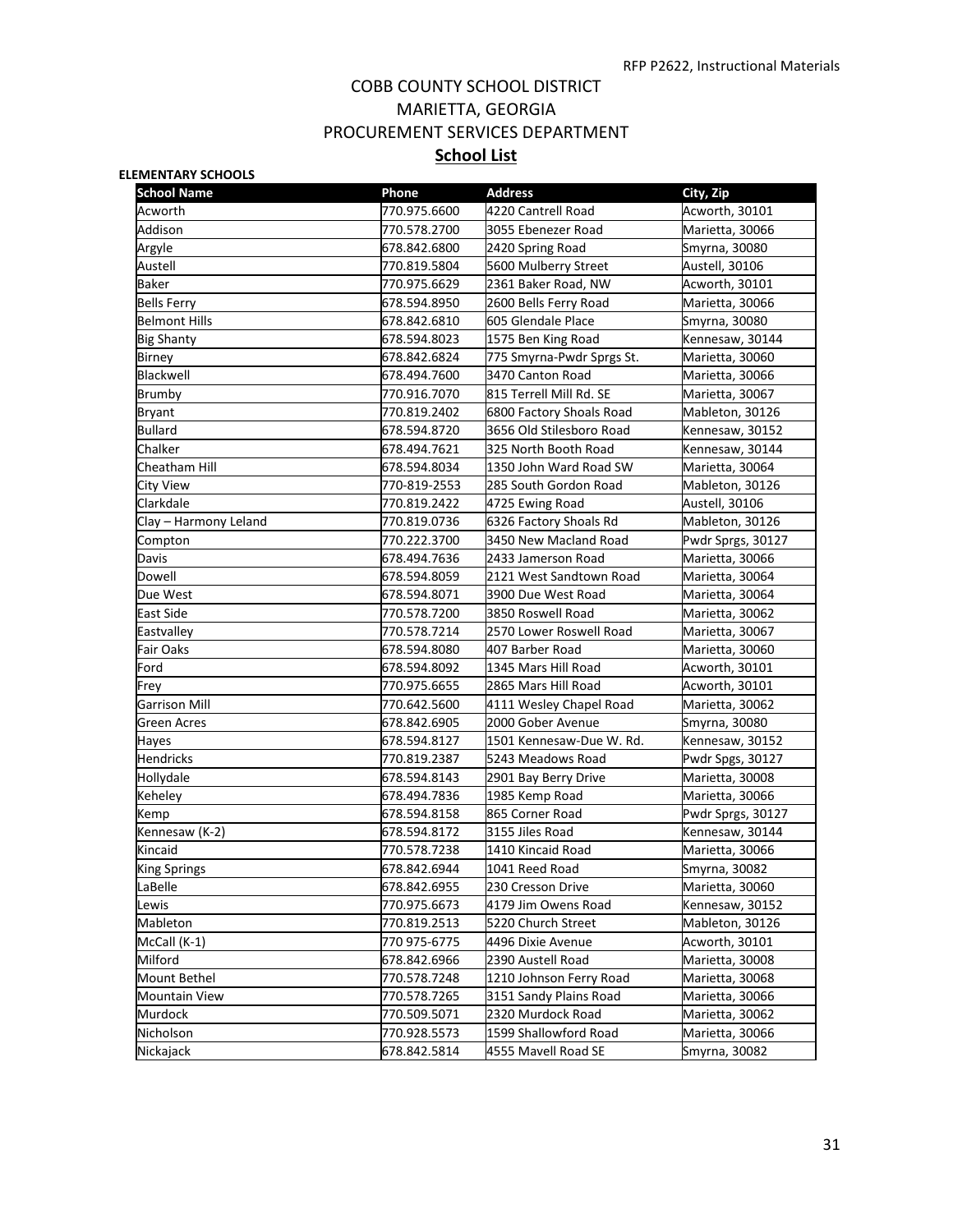| <b>ELEMENTARY SCHOOLS cont.</b> |              |                            |                   |
|---------------------------------|--------------|----------------------------|-------------------|
| <b>School Name</b>              | Phone        | <b>Address</b>             | City, Zip         |
| Norton Park                     | 678.842.5833 | 3041 Gray Road             | Smyrna, 30082     |
| Pickett's Mill                  | 770-975.7172 | 6400 Old Stilesboro Road   | Acworth, 30101    |
| Pitner                          | 678.594.8320 | 4575 Wade Green Road       | Acworth, 30101    |
| <b>Powder Springs</b>           | 770.222.3746 | 4570 Grady Grier Drive     | Pwdr Sprgs, 30127 |
| Powers Ferry                    | 770.578.7936 | 403 Powers Ferry Road      | Marietta, 30067   |
| Riverside                       | 770.819.5851 | 461 South Gordon Road      | Mableton, 30126   |
| Rocky Mount                     | 770.591.5050 | 2400 Rocky Mountain Road   | Marietta, 30066   |
| Russell                         | 770.437.5937 | 3920 South Hurt Road       | Smyrna, 30082     |
| Sanders                         | 770.819.2568 | 1550 Anderson Mill Road SW | Austell, 30106    |
| Sedalia Park                    | 770.509.5162 | 2230 Lower Roswell Road    | Marietta, 30068   |
| <b>Shallowford Falls</b>        | 770.642.5610 | 3529 Lassiter Road         | Marietta, 30062   |
| Smyrna                          | 678.842.6741 | 1099 Fleming Street        | Smyrna, 30080     |
| Sope Creek                      | 770.916.7085 | 3320 Paper Mill Road       | Marietta, 30067   |
| Still                           | 678.594.8287 | 870 Casteel Road           | Pwdr Sprgs, 30127 |
| Teasley                         | 770.437.5945 | 3640 Spring Hill Parkway   | Smyrna, 30080     |
| <b>Timber Ridge</b>             | 770.642.5621 | 5000 Timber Ridge Road     | Marietta, 30068   |
| Tritt                           | 770.642.5630 | 4435 Post Oak Tritt Road   | Marietta, 30062   |
| Varner                          | 770.222.3775 | 4761 Gaydon Road           | Pwdr Sprgs, 30127 |
| Vaughan                         | 678.594.8298 | 5950 Nichols Road          | Pwdr Sprgs, 30127 |

#### **MIDDLE SCHOOLS**

| <b>School Name</b>     | Phone        | <b>Address</b>              | City, Zip         |
|------------------------|--------------|-----------------------------|-------------------|
| Awtrey                 | 770.975.6615 | 3601 Nowlin Road            | Kennesaw, 30144   |
| <b>Barber</b>          | 770.975.6764 | 4222 Cantrell Road          | Acworth, 30101    |
| Campbell               | 678.842.6873 | 3295 S. Atlanta Road        | Smyrna, 30080     |
| Cooper                 | 770.819.2438 | 4605 Ewing Road             | Austell, 30106    |
| Daniell                | 678.594.8048 | 2900 Scott Road             | Marietta, 30066   |
| <b>Dickerson</b>       | 770.578.2710 | 855 Woodlawn Drive          | Marietta, 30068   |
| Dodgen                 | 770.578.2726 | 1725 Bill Murdock Road      | Marietta, 30062   |
| Durham                 | 770.975.6641 | 2891 Mars Hill Road NW      | Acworth, 30101    |
| East Cobb              | 770.578.2740 | 825 Terrell Mill Rd. SE     | Marietta, 30067   |
| Floyd                  | 770.819.2453 | 4803 Floyd Road             | Mableton, 30126   |
| Garrett                | 770.819.2466 | 5235 Austell-Pwdr Sprgs Rd. | Austell, 30106    |
| Griffin                | 678.842.6917 | 4010 King Springs Rd.       | Smyrna, 30082     |
| <b>Hightower Trail</b> | 770.578.7225 | 3905 Post Oak Tritt Road    | Marietta, 30062   |
| Lindley - 6th Grade    | 770.819.2414 | 1550 Pebblebrook Circle     | Mableton, 30126   |
| Lindley - 7th & 8th    | 770.819.2496 | 50 Veterans Mem. Highway    | Mableton, 30126   |
| Lost Mountain          | 678.594.8224 | 700 Old Mountain Road       | Kennesaw, 30152   |
| Lovinggood             | 678.331.3015 | 3825 Luther Ward Road       | Pwdr Sprgs, 30127 |
| Mabry                  | 770.928.5546 | 2700 Jims Road              | Marietta, 30066   |
| McCleskey              | 770.928.5560 | 4080 Maybreeze Road         | Marietta, 30066   |
| <b>McClure</b>         | 678.331.8131 | 3660 Old Stilesboro Road    | Kennesaw, 30152   |
| Palmer                 | 770.591.5020 | 690 North Booth Road        | Kennesaw, 30144   |
| Pearson                | 770.429.6012 | 240 Barber Rd. SE           | Marietta, 30060   |
| Pine Mountain          | 678.594.8252 | 2720 Pine Mountain Circle   | Kennesaw, 30152   |
| Simpson                | 770.971.4711 | 3340 Trickum Road           | Marietta, 30066   |
| Smitha                 | 678.594.8267 | 2025 Powder Springs Road    | Marietta, 30064   |
| Tapp                   | 770.222.3758 | 3900 Macedonia Road         | Pwdr Sprgs, 30127 |